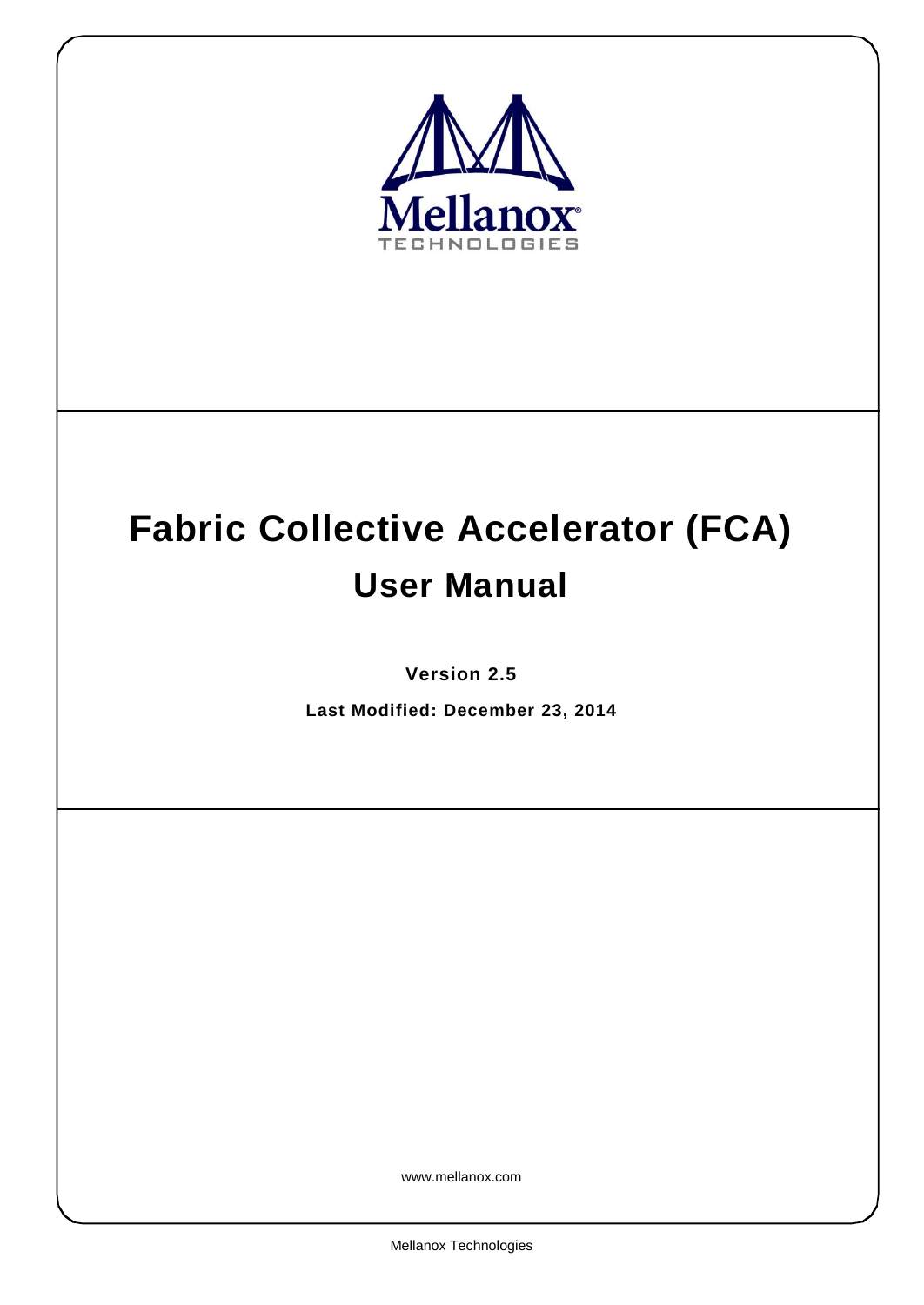#### NOTE:

THIS HARDWARE, SOFTWARE OR TEST SUITE PRODUCT ("PRODUCT(S)") AND ITS RELATED DOCUMENTATION ARE PROVIDED BY MELLANOX TECHNOLOGIES "AS-IS" WITH ALL FAULTS OF ANY KIND AND SOLELY FOR THE PURPOSE OF AIDING THE CUSTOMER IN TESTING APPLICATIONS THAT USE THE PRODUCTS IN DESIGNATED SOLUTIONS. THE CUSTOMER'S MANUFACTURING TEST ENVIRONMENT HAS NOT MET THE STANDARDS SET BY MELLANOX TECHNOLOGIES TO FULLY QUALIFY THE PRODUCTO(S) AND/OR THE SYSTEM USING IT. THEREFORE, MELLANOX TECHNOLOGIES CANNOT AND DOES NOT GUARANTEE OR WARRANT THAT THE PRODUCTS WILL OPERATE WITH THE HIGHEST QUALITY. ANY EXPRESS OR IMPLIED WARRANTIES, INCLUDING, BUT NOT LIMITED TO, THE IMPLIED WARRANTIES OF MERCHANTABILITY, FITNESS FOR A PARTICULAR PURPOSE AND NONINFRINGEMENT ARE DISCLAIMED. IN NO EVENT SHALL MELLANOX BE LIABLE TO CUSTOMER OR ANY THIRD PARTIES FOR ANY DIRECT, INDIRECT, SPECIAL, EXEMPLARY, OR CONSEQUENTIAL DAMAGES OF ANY KIND (INCLUDING, BUT NOT LIMITED TO, PAYMENT FOR PROCUREMENT OF SUBSTITUTE GOODS OR SERVICES; LOSS OF USE, DATA, OR PROFITS; OR BUSINESS INTERRUPTION) HOWEVER CAUSED AND ON ANY THEORY OF LIABILITY, WHETHER IN CONTRACT, STRICT LIABILITY, OR TORT (INCLUDING NEGLIGENCE OR OTHERWISE) ARISING IN ANY WAY FROM THE USE OF THE PRODUCT(S) AND RELATED DOCUMENTATION EVEN IF ADVISED OF THE POSSIBILITY OF SUCH DAMAGE.



Mellanox Technologies 350 Oakmead Parkway Suite 100 Sunnyvale, CA 94085 U.S.A. www.mellanox.com Tel: (408) 970-3400 Fax: (408) 970-3403

Mellanox Technologies, Ltd. Beit Mellanox PO Box 586 Yokneam 20692 Israel www.mellanox.com Tel: +972 (0)74 723 7200 Fax: +972 (0)4 959 3245

© Copyright 2014. Mellanox Technologies. All Rights Reserved.

Mellanox®, Mellanox logo, BridgeX®, ConnectX®, Connect-IB®, CoolBox®, CORE-Direct®, InfiniBridge®, InfiniHost®, InfiniScale®, MetroX®, MLNX-OS®, PhyX®, ScalableHPC®, SwitchX®, UFM®, Virtual Protocol Interconnect® and Voltaire® are registered trademarks of Mellanox Technologies, Ltd.

ExtendX™, FabricIT™, Mellanox Open Ethernet™, Mellanox Virtual Modular Switch™, MetroDX™, TestX™, Unbreakable-Link™ are trademarks of Mellanox Technologies, Ltd.

All other trademarks are property of their respective owners.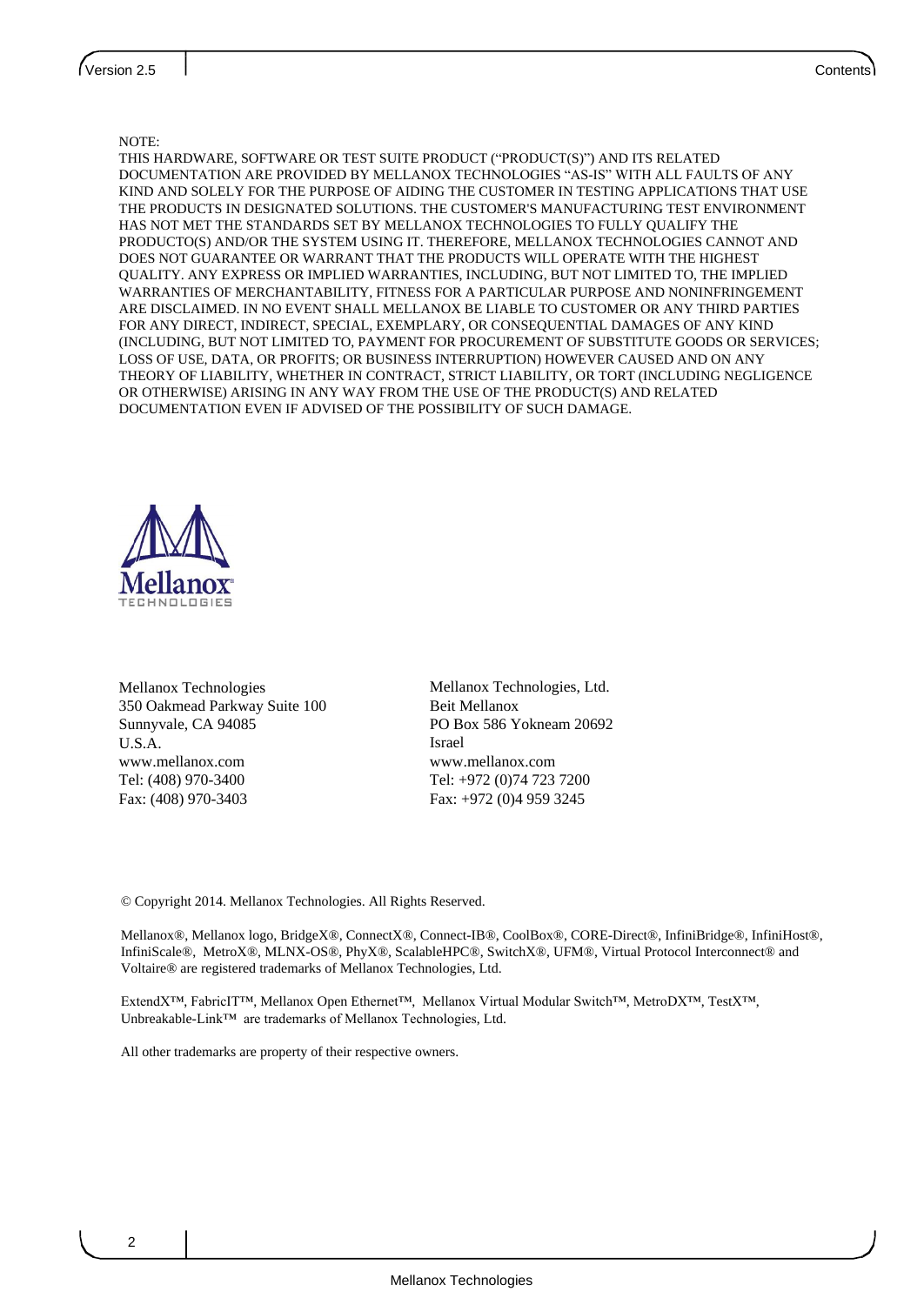## **Contents**

| 1            |     |       |                                                                 |  |  |
|--------------|-----|-------|-----------------------------------------------------------------|--|--|
|              | 1.1 |       |                                                                 |  |  |
|              | 1.2 |       |                                                                 |  |  |
|              | 1.3 |       |                                                                 |  |  |
|              | 1.4 |       |                                                                 |  |  |
|              | 1.5 |       |                                                                 |  |  |
|              | 1.6 |       |                                                                 |  |  |
| $\mathbf{2}$ |     |       |                                                                 |  |  |
|              | 2.1 |       |                                                                 |  |  |
|              |     | 2.1.1 |                                                                 |  |  |
| 3            |     |       |                                                                 |  |  |
|              | 3.1 |       |                                                                 |  |  |
|              | 3.2 |       |                                                                 |  |  |
|              |     | 3.2.1 |                                                                 |  |  |
|              |     | 3.2.2 |                                                                 |  |  |
|              |     | 3.2.3 |                                                                 |  |  |
| 4            |     |       |                                                                 |  |  |
|              | 4.1 |       |                                                                 |  |  |
|              | 4.2 |       |                                                                 |  |  |
|              | 4.3 |       |                                                                 |  |  |
| 5            |     |       |                                                                 |  |  |
|              | 5.1 |       |                                                                 |  |  |
| 6            |     |       |                                                                 |  |  |
|              | 6.1 |       | Specifying FCA Parameters as "mpirun" Command Line Arguments 20 |  |  |
|              | 6.2 |       |                                                                 |  |  |
| 7            |     |       |                                                                 |  |  |
|              | 7.1 |       |                                                                 |  |  |
|              | 7.2 |       |                                                                 |  |  |
| 8            |     |       |                                                                 |  |  |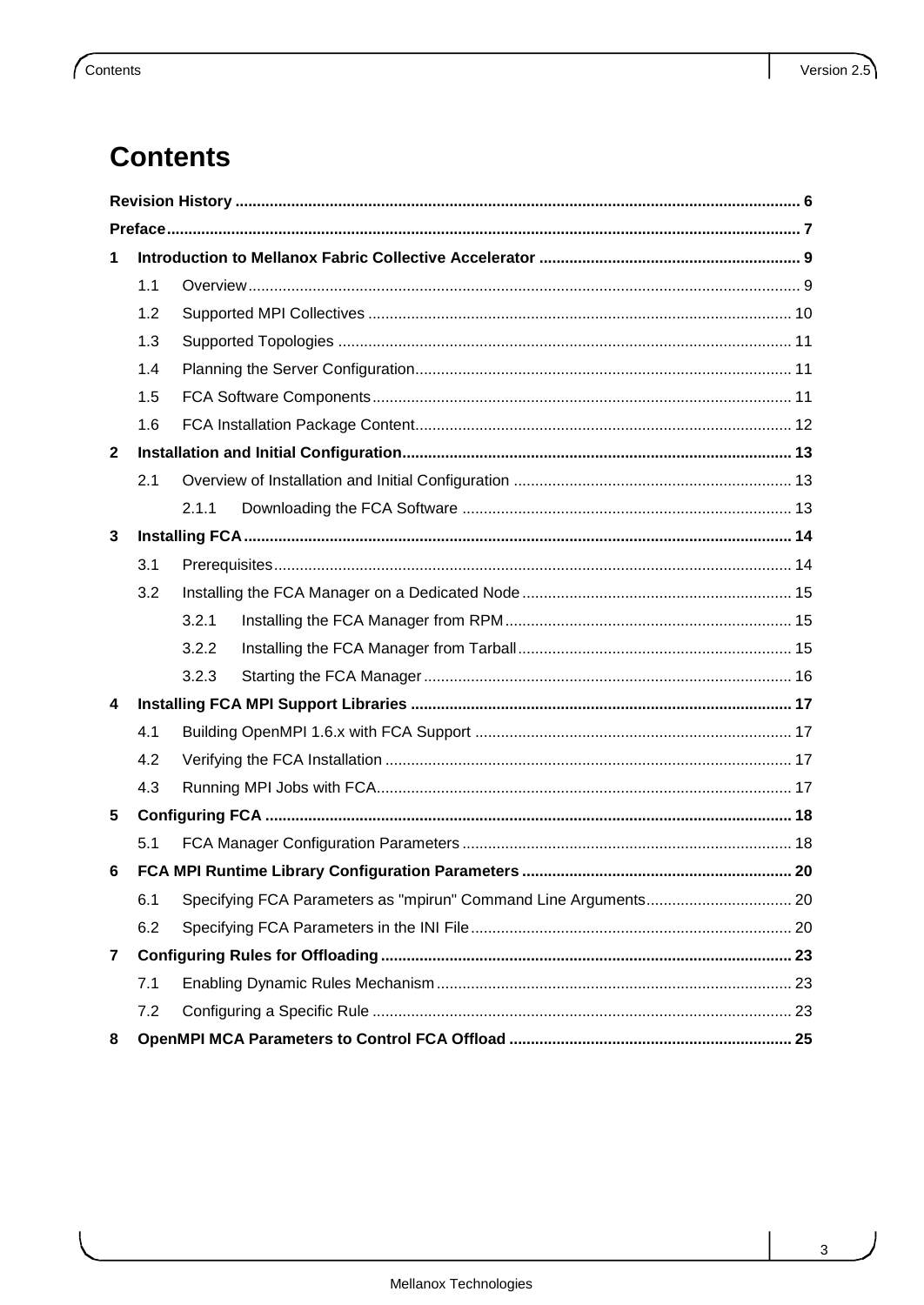## **List of Figures**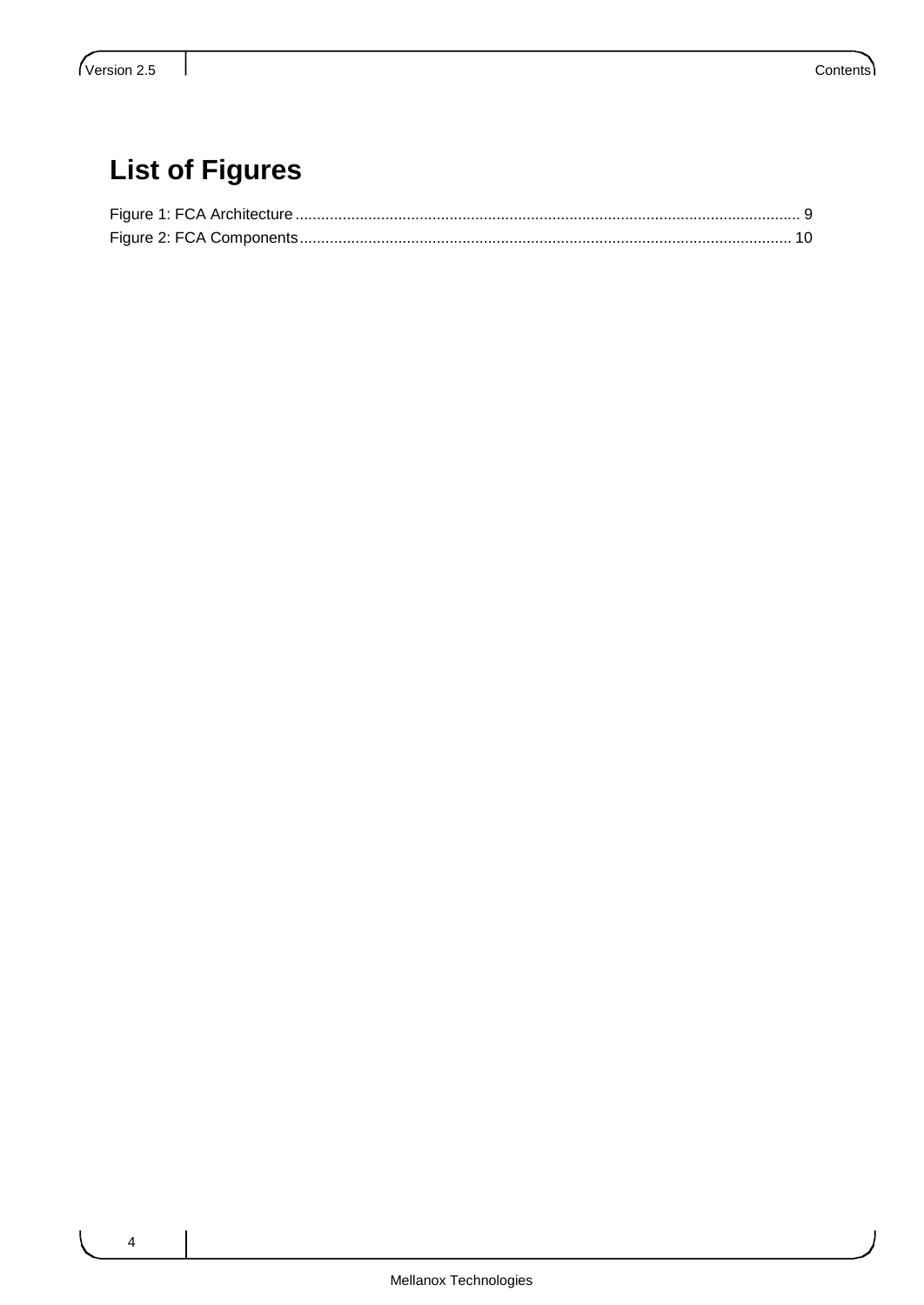## **List of Tables**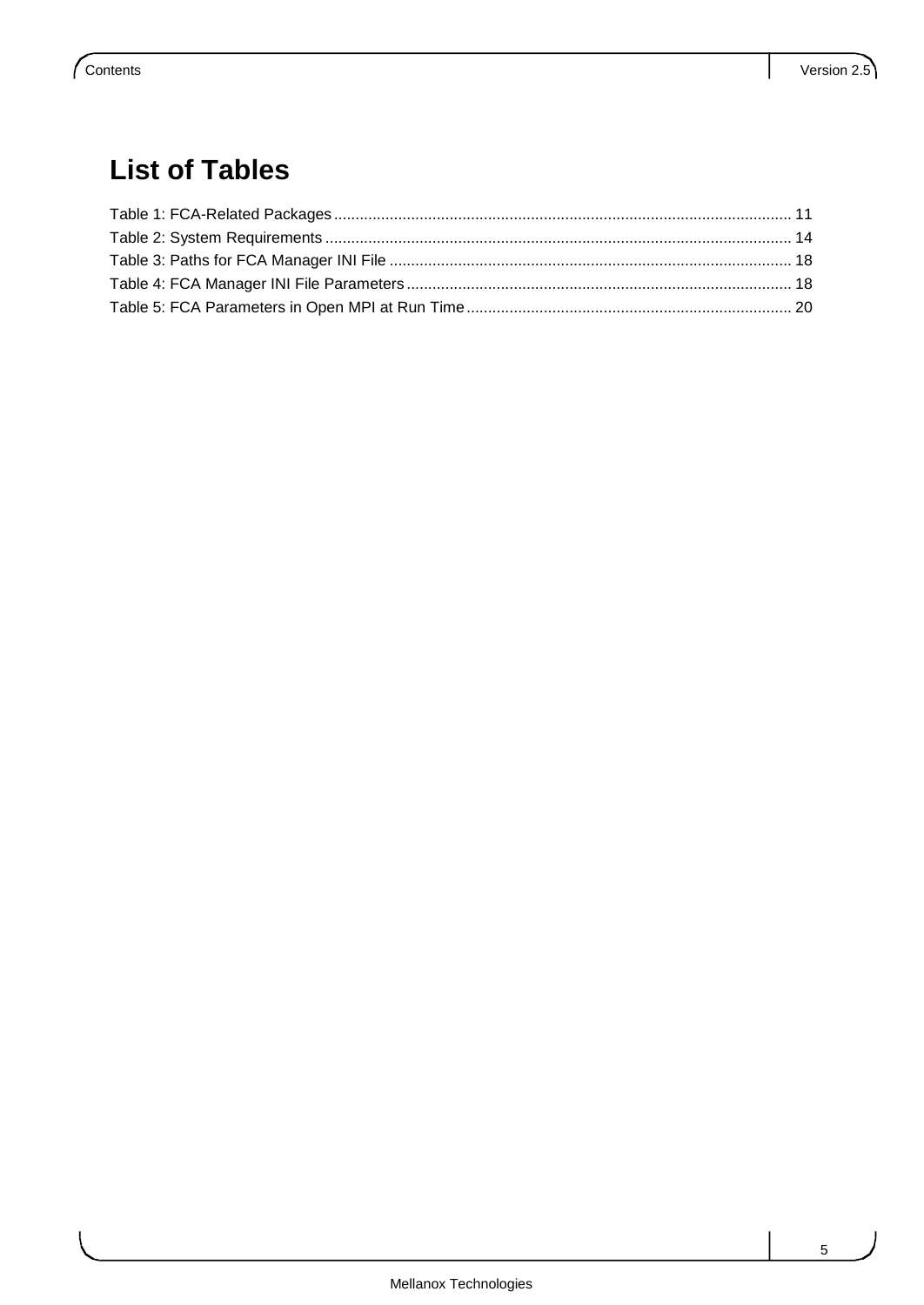## <span id="page-5-0"></span>**Revision History**

#### **Version 2.5 (Sep 30 2014)**

• Updated section [Building OpenMPI 1.6.x with FCA Support](#page-16-1) (on pag[e 17\)](#page-16-1)

#### **Version 2.5 (Sep 30 2014)**

• Removed the "osm\_type" and "ufm\_url " parameters from [Table 4](#page-17-3) (on page [18\)](#page-17-3)

#### **Version 2.5 (Dec 2012)**

- Removed section Upgrading from FCA 2.0 or Later
- Updated the following sections:
	- [FCA Installation Package Content](#page-11-0) (on page [12\)](#page-11-0)
	- [Downloading the FCA Software](#page-12-2) (on page [13\)](#page-12-2)
	- [Prerequisites](#page-13-1) (on page  $14$ )
	- [Building OpenMPI 1.6.x with FCA Support](#page-16-1) (on page [17\)](#page-16-1)
	- [Installing the FCA Manager on a Dedicated Node](#page-14-0) (on page [15\)](#page-14-0)
	- [Installing the FCA Manager from RPM](#page-14-1) (on page [15\)](#page-14-1)

#### **Version 2.2 (May 2012)**

- Removed section Activating the Software License
- Updated the following sections:
	- [Prerequisites](#page-13-1) (on page  $14$ )
	- [Installing the FCA Manager on a Dedicated Node](#page-14-0) (on page [15\)](#page-14-0)
	- [Configuring a Specific Rule](#page-22-2) (on page [23\)](#page-22-2)
	- Upgrading from FCA 2.0 or Later
	- [Starting the FCA Manager](#page-15-0) (on page [16\)](#page-15-0)

#### **Version 2.1.1 (December 2011)**

- Updated the following sections to reflect offloading collective operations onto HCA:
	- Overview (text and graphics)
	- Supported Topologies
	- FCA Installation Package Content
- Updated Prerequisites and Installation sections for 2.1.1.
- Removed section on configuring Grid Director switches to enable FCA.
- Added note for OpenMPI 1.5.x in section "Building OpenMPI 1.4.x with FCA Support."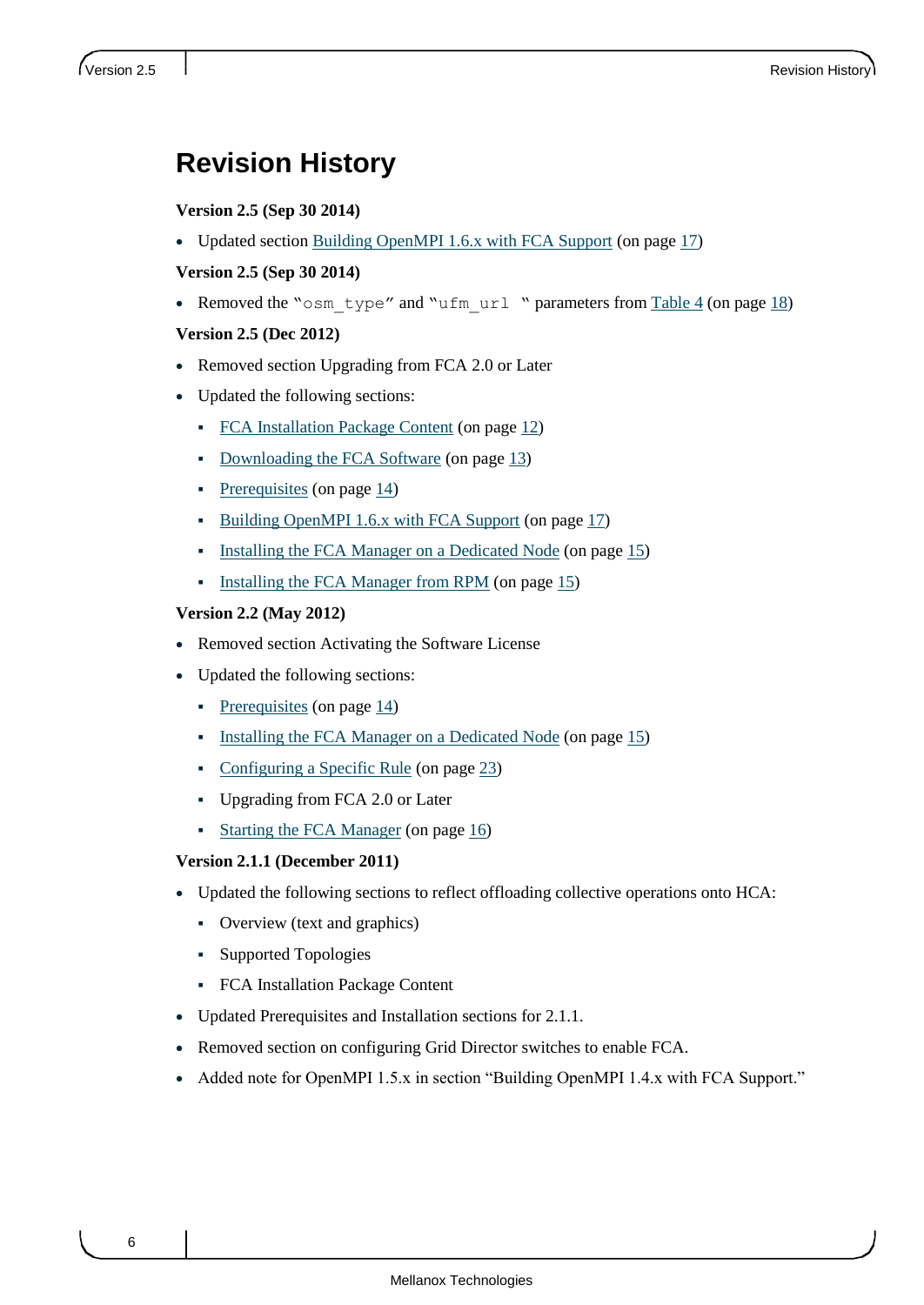## <span id="page-6-0"></span>**Preface**

## **Audience**

The intended audience for the Mellanox Fabric Collective Accelerator (FCA) User Manual is the MPI implementer and the network administrator responsible for managing FCA on Mellanox InfiniBand switches. It is assumed that the administrator is familiar with advanced concepts in network management.

## **Related Documentation**

The following document is part of the library for network administrators and installers supporting the Mellanox FCA:

| <b>Document Name</b>                                 | <b>Part Number</b> |
|------------------------------------------------------|--------------------|
| Mellanox Fabric Collective Accelerator Release Notes | DOC-00984          |

### **Typographical Conventions**

Before you start using this guide, it is important to understand the terms and typographical conventions used in the documentation.

The following kinds of formatting in the text identify special information.

| <b>Formatting convention</b> | <b>Type of Information</b>                                                                                                               |
|------------------------------|------------------------------------------------------------------------------------------------------------------------------------------|
| <b>Special Bold</b>          | Items you must select, such as menu options, command buttons,<br>or items in a list.                                                     |
| Emphasis                     | Use to emphasize the importance of a point or for variable<br>expressions such as parameters.                                            |
| <b>CAPITALS</b>              | Names of keys on the keyboard. for example, SHIFT, CTRL, or<br>$ATT$ .                                                                   |
| $KEY+KEY$                    | Key combinations for which the user must press and hold down<br>one key and then press another, for example, CTRL+P, or<br>$AI.T + F4$ . |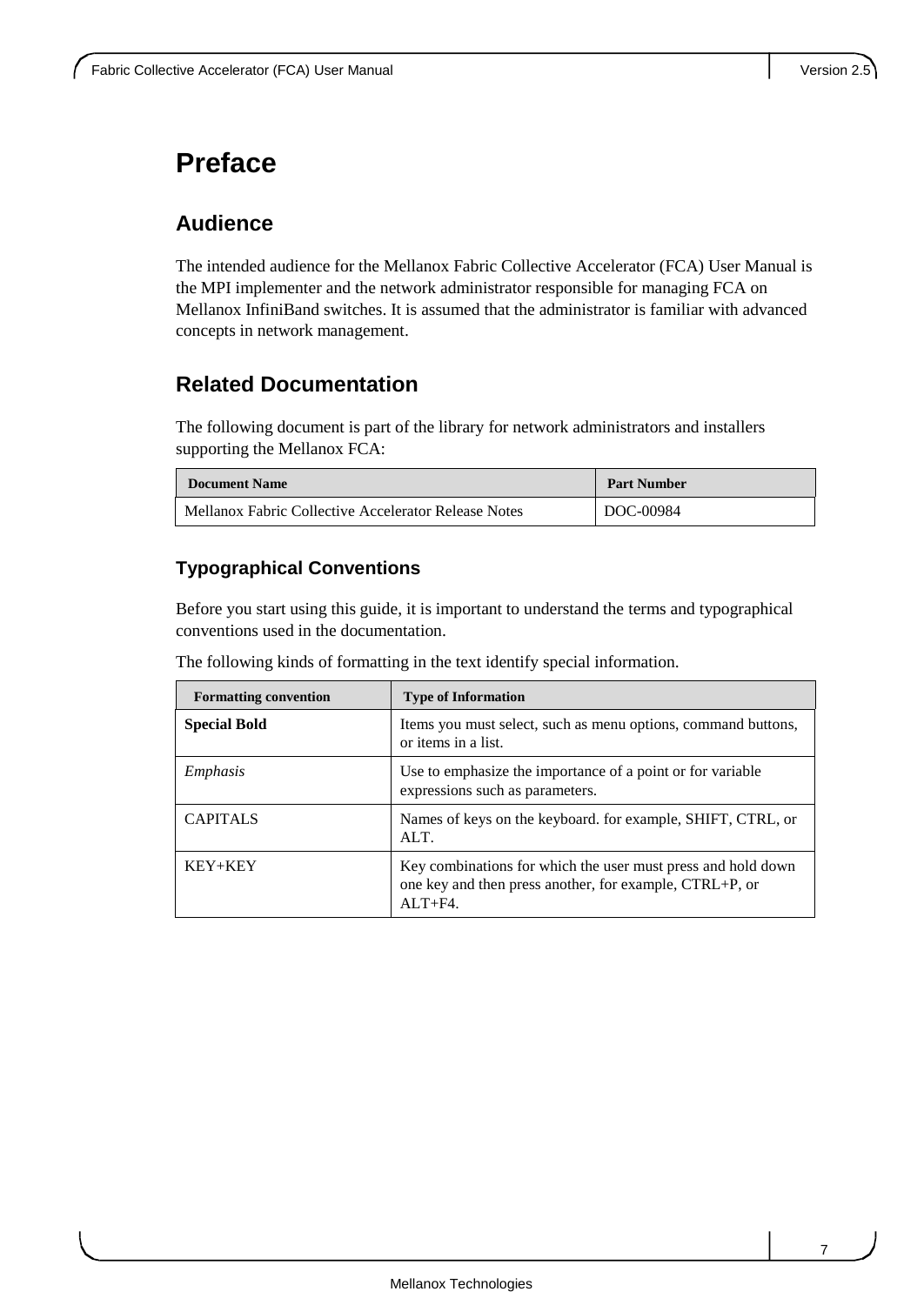## **Document Conventions**



**NOTE:** Identifies important information that contains helpful suggestions.



**CAUTION:** Alerts you to risk of personal injury, system damage, or loss of data.



**WARNING:** Warns you that failure to take or avoid a specific action might result in personal injury or a malfunction of the hardware or software. Be aware of the hazards involved with electrical circuitry and be familiar with standard practices for preventing accidents before you work on any equipment.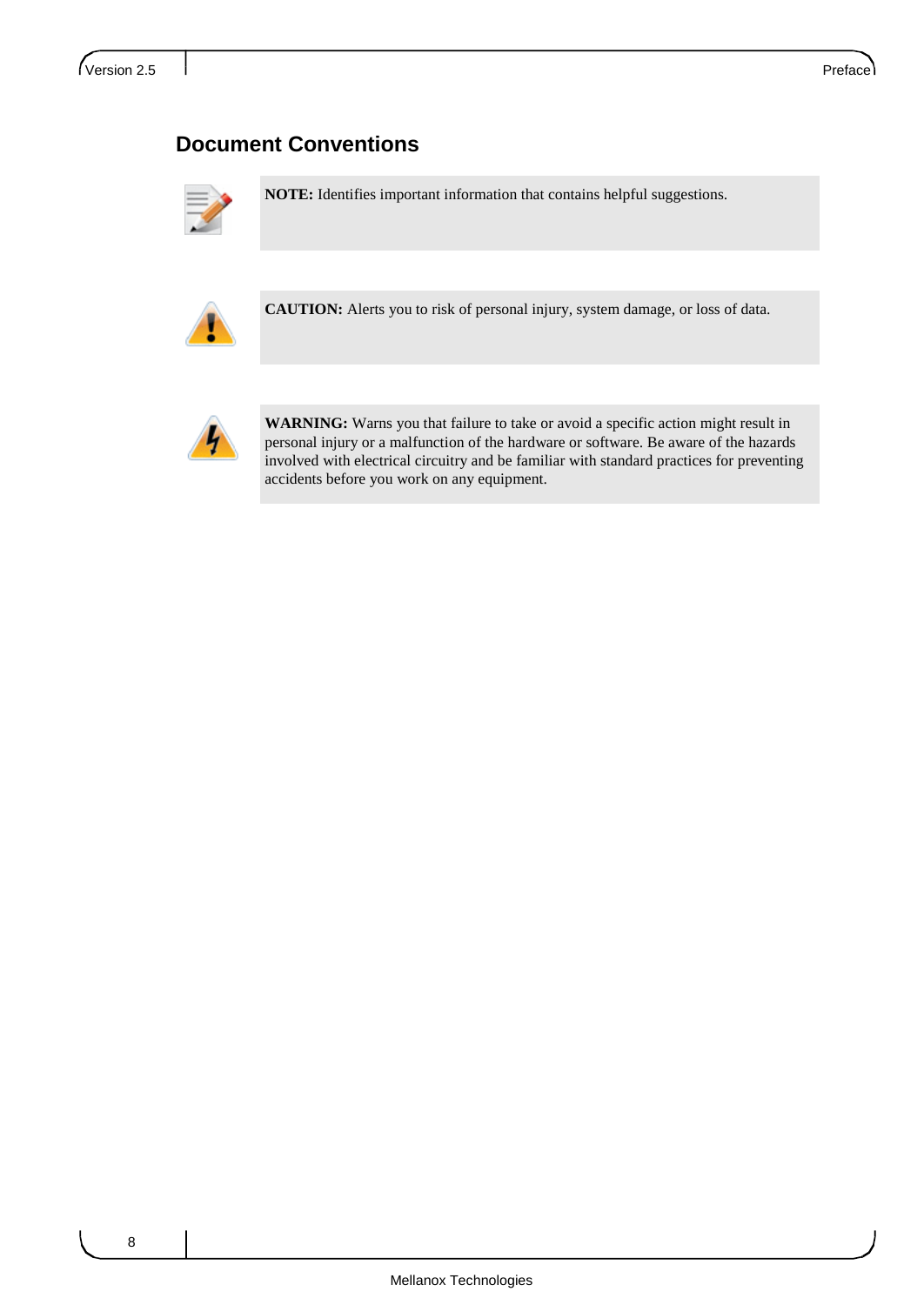## <span id="page-8-0"></span>**1 Introduction to Mellanox Fabric Collective Accelerator**

### <span id="page-8-1"></span>**1.1 Overview**

The Mellanox Fabric Collective Accelerator (FCA) is a unique solution for offloading collective operations from the Message Passing Interface (MPI) process to the server CPUs. As a system-wide solution, FCA does not require any additional hardware. The FCA manager creates a topology based collective tree, and orchestrates an efficient collective operation using the CPUs in the servers that are part of the collective operation.

FCA accelerates MPI collective operation performance by up to 100 times providing a reduction in the overall job runtime. Implementation is simple and transparent during the job runtime.

FCA is built on the following main principles:

Topology-aware Orchestration

The MPI collective logical tree is matched to the physical topology. The collective logical tree is constructed to assure:

- Maximum utilization of fast inter-core communication
- Distribution of the results.
- Communication Isolation

Collective communications are isolated from the rest of the traffic in the fabric using a private virtual network (VLane) eliminating contention with other types of traffic.

The following diagram summarizes the FCA architecture:

#### *Figure 1: FCA Architecture*

<span id="page-8-2"></span>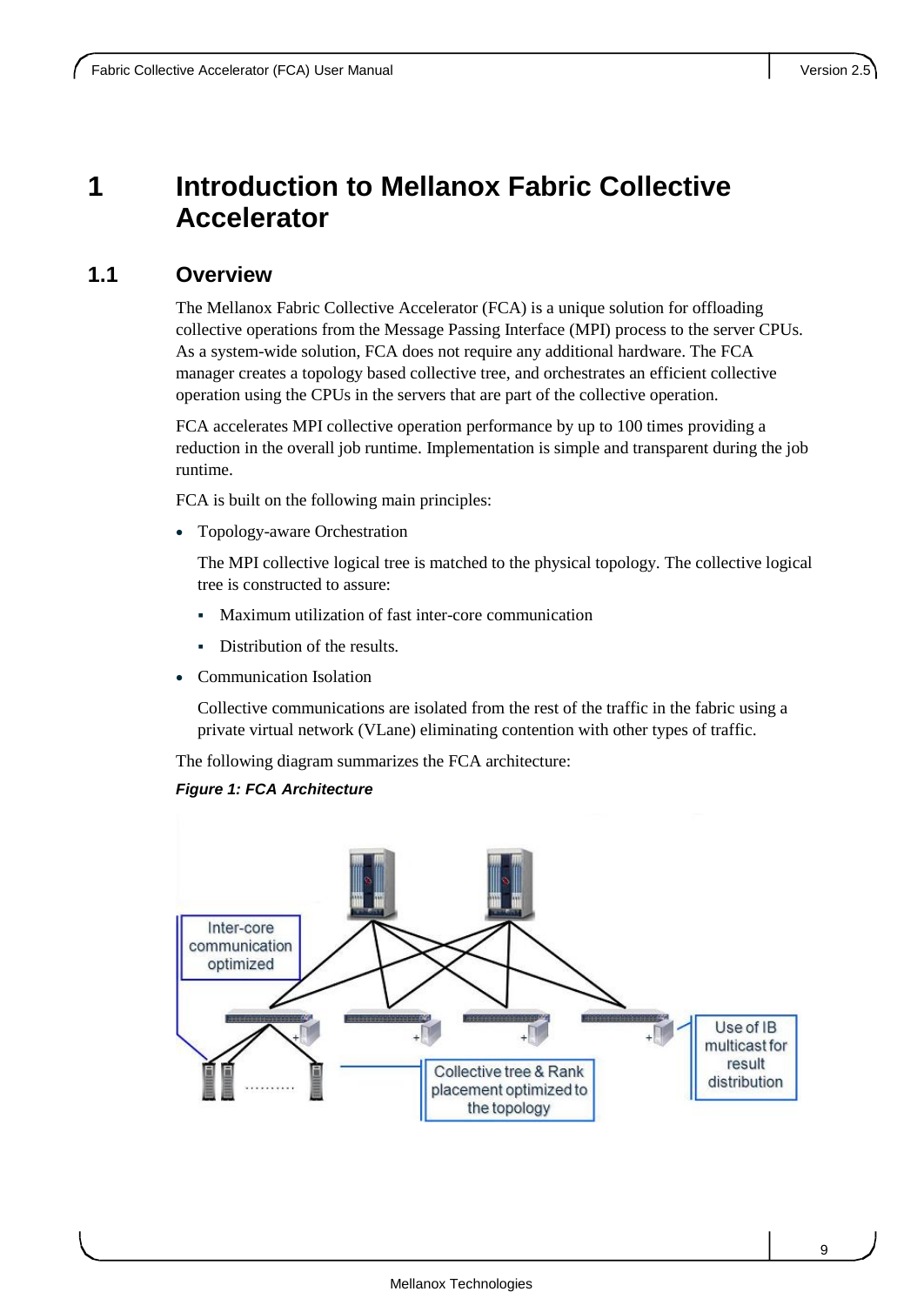The following diagram shows the FCA components and the role that each plays in the acceleration process:

<span id="page-9-1"></span>

#### *Figure 2: FCA Components*

### <span id="page-9-0"></span>**1.2 Supported MPI Collectives**

FCA addresses a wide range of applications with out-of-the-box integration with leading MPI implementations such as Platform MPI and Open MPI, and requires no changes to the application.

The following MPI collectives are currently supported by FCA and accelerated:

- MPI\_Reduce
- MPI\_Allreduce
- MPI\_Barrier
- MPI\_Bcast
- MPI\_AllGather
- MPI\_AllGatherv

FCA supports an unlimited message size and advanced optimizations for Torus topologies. It can work with any InfiniBand Subnet Management based software (OpenSM, Embedded SM, Host SM).

FCA supports the following data types for Reduce and Allreduce operations:

- All data types for C language bindings, except MPI\_LONG\_DOUBLE.
- All data types for C reduction functions (C reduction types).
- The following data types for FORTRAN language bindings:
	- MPI\_INTEGER
	- MPI\_INTEGER2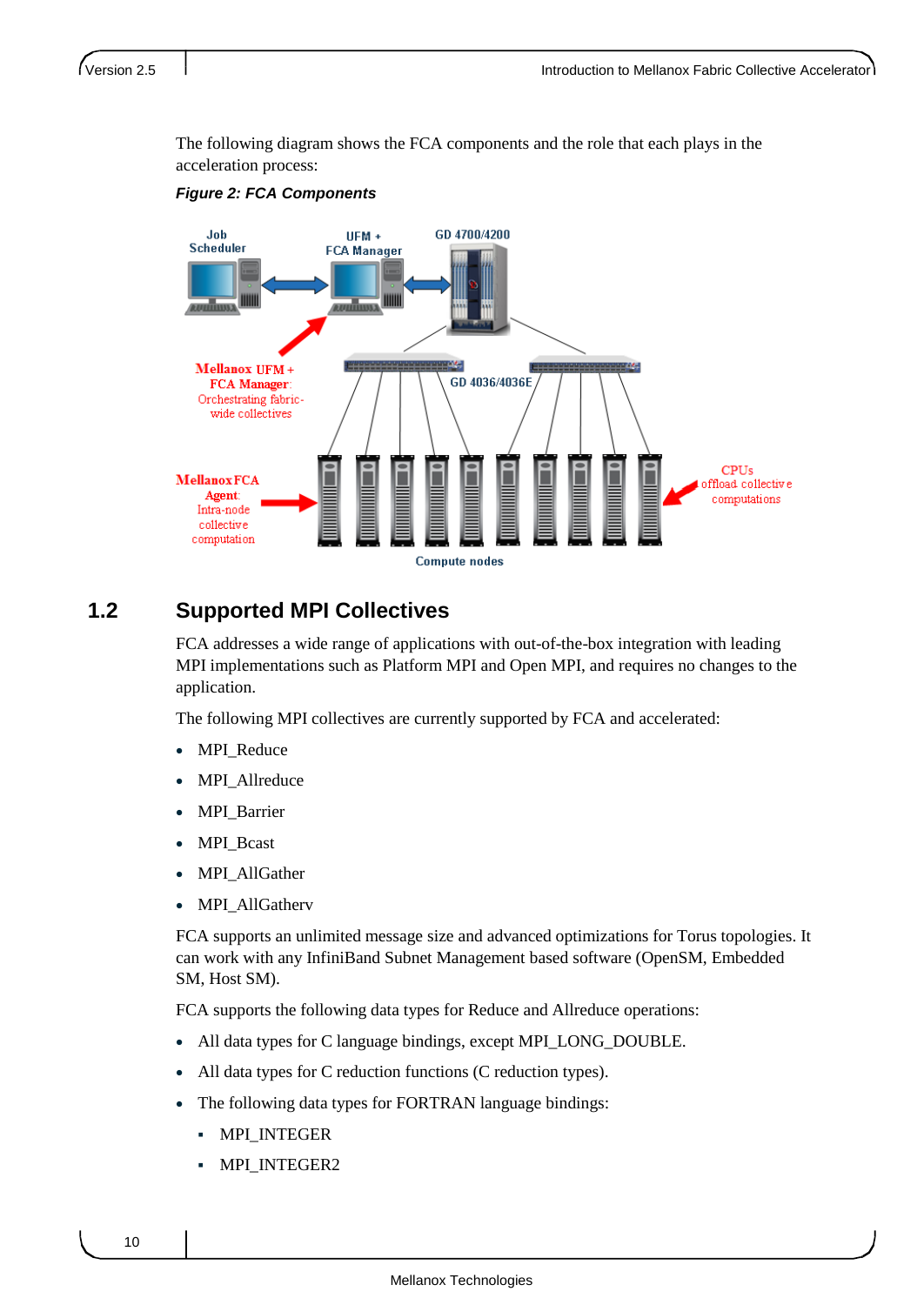- MPI\_INTEGER4
- **MPI\_INTEGER8**
- MPI\_REAL
- MPI\_REAL4
- MPI\_REAL8

FCA does *not* support data types for Fortran reduction functions (Fortran reduction types).

### <span id="page-10-0"></span>**1.3 Supported Topologies**

- FCA supports almost all fabric topologies:
	- **Fat Tree**
	- HyperScale
	- Torus
- FCA requires a Mellanox based Infiniband network.

## <span id="page-10-1"></span>**1.4 Planning the Server Configuration**

Following are points to consider when planning on which server to install the FCA Manager:

- The FCA Manager should be installed on a different server than the one where MPI jobs will run.
- If you *do not* have two servers running UFM for redundancy, you should install FCA Manager on the UFM server.
- If you *do* have two servers running UFM for redundancy, it is best to install FCA Manager on a non-UFM server and provide it with the virtual address of the UFM machine.
- Only a single instance of FCA Manager should be running in the fabric.

### <span id="page-10-2"></span>**1.5 FCA Software Components**

The FCA-related software components are listed in the following table:

| Package                                              | <b>Description</b>                                                                                                                                                                                                                            |
|------------------------------------------------------|-----------------------------------------------------------------------------------------------------------------------------------------------------------------------------------------------------------------------------------------------|
| <b>FCA Manager</b>                                   | The FCA Manager is server software that responds to requests from the MPI<br>application to set up new communicators.                                                                                                                         |
| <b>FCA MPI</b><br><b>Runtime</b><br><b>Libraries</b> | The FCA MPI Runtime library is a user-level shared library which is<br>integrated with specific MPI distributions (IBM PE, OpenMPI, Platforms MPI,<br>MVAPICH2), that is responsible for offloading MPI collective operations into<br>Fabric. |

#### <span id="page-10-3"></span>*Table 1: FCA-Related Packages*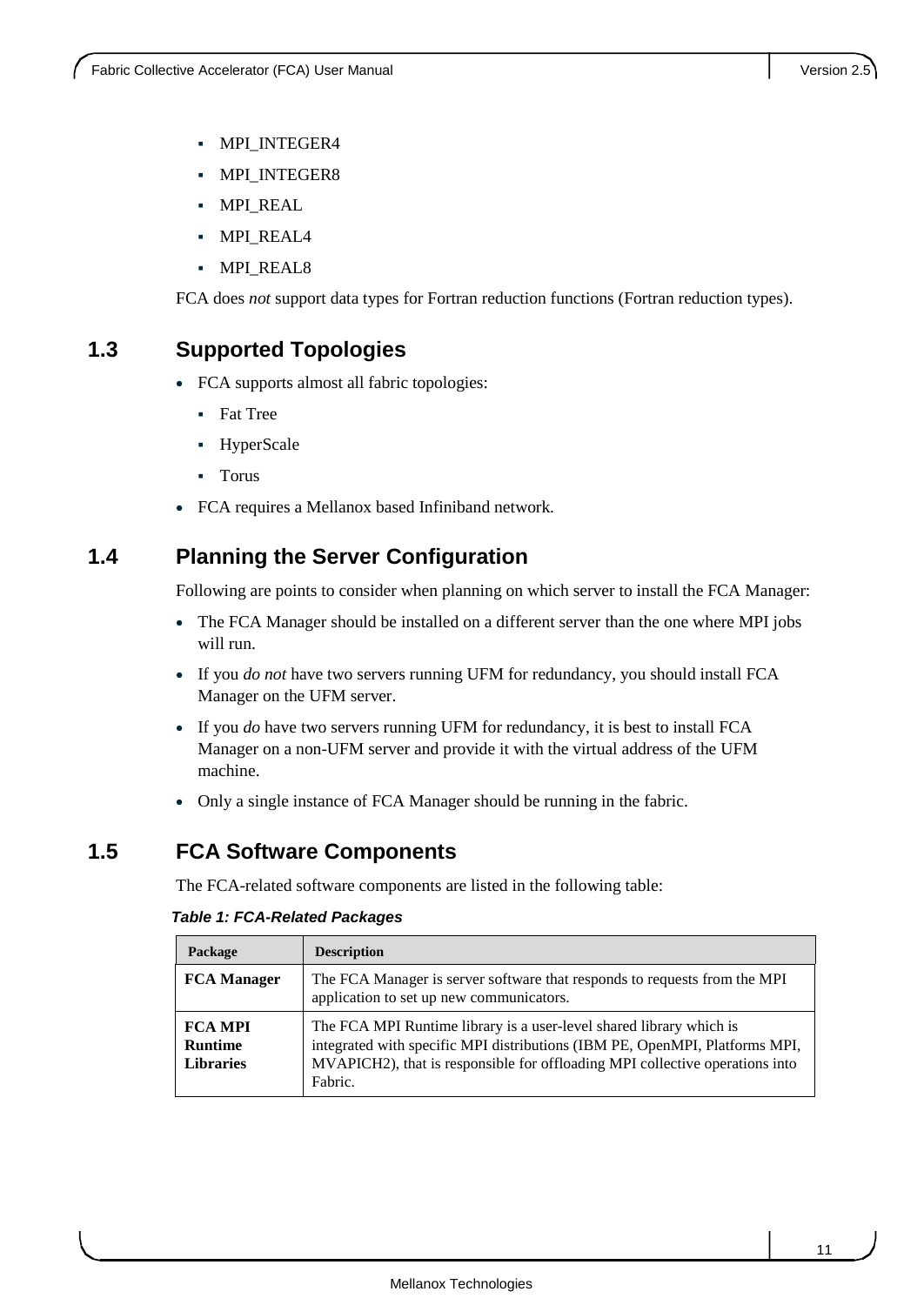## <span id="page-11-0"></span>**1.6 FCA Installation Package Content**

The FCA installation package includes the following items:

- FCA Mellanox Fabric Collector Accelerator Installation files
	- fca-<version>.x86\_64.<OS>.rpm
	- fca-<version>.x86\_64.<OS>.tar.gz

where:

<version> is the version of this release, and

<OS> is one of the supported Linux distributions listed in [Prerequisites](#page-13-1) (on page [14\)](#page-13-1).

- Mellanox Fabric Collective Accelerator (FCA) Software: End-User License Agreement
- FCA Manager software
- FCA MPI runtime libraries
- Mellanox Fabric Collective Accelerator (FCA) User Manual
- Mellanox Fabric Collective Accelerator (FCA) Release Notes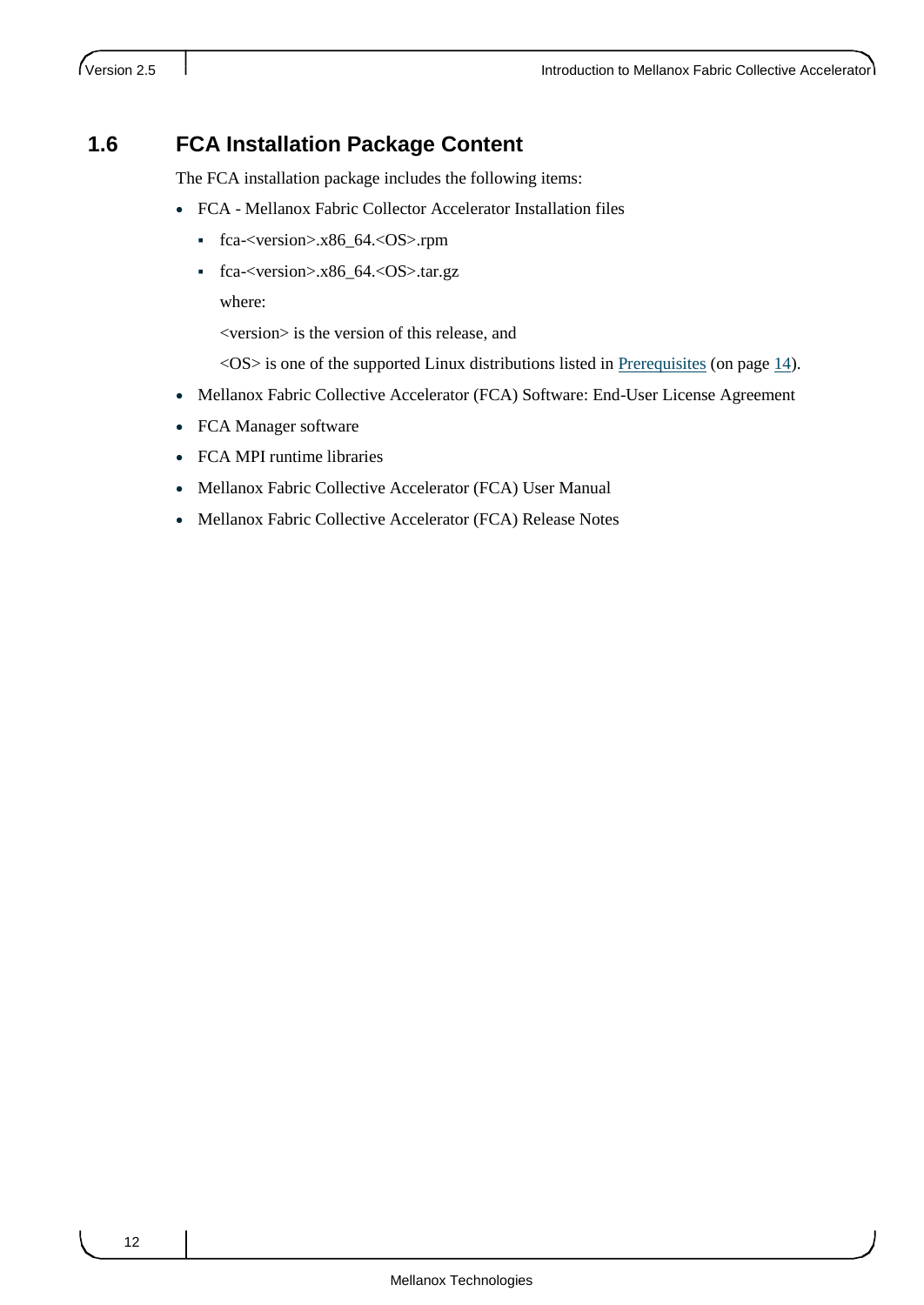## <span id="page-12-0"></span>**2 Installation and Initial Configuration**

## <span id="page-12-1"></span>**2.1 Overview of Installation and Initial Configuration**

FCA software includes the FCA Manager and the FCA MPI runtime support libraries. FCA Manager software should be installed on a central management node. For optimal performance, and to minimize interference with other applications, it is recommended to use a dedicated server for the FCA Manager installation.

The following sections provide step-by-step instructions for installing the FCA Server software, and installing the FCA Agent.

#### <span id="page-12-2"></span>**2.1.1 Downloading the FCA Software**

This software download process applies to software updates as well as for first time installation.

- *To download the FCA software*
- 1. Go to the [Mellanox website.](http://www.mellanox.com/content/pages.php?pg=products_dyn&product_family=104&menu_section=73)
- 2. Click the **Downloads** tab and select the relevant version of the software to download.
- 3. Save the file on your local drive.
- 4. Click **Close**.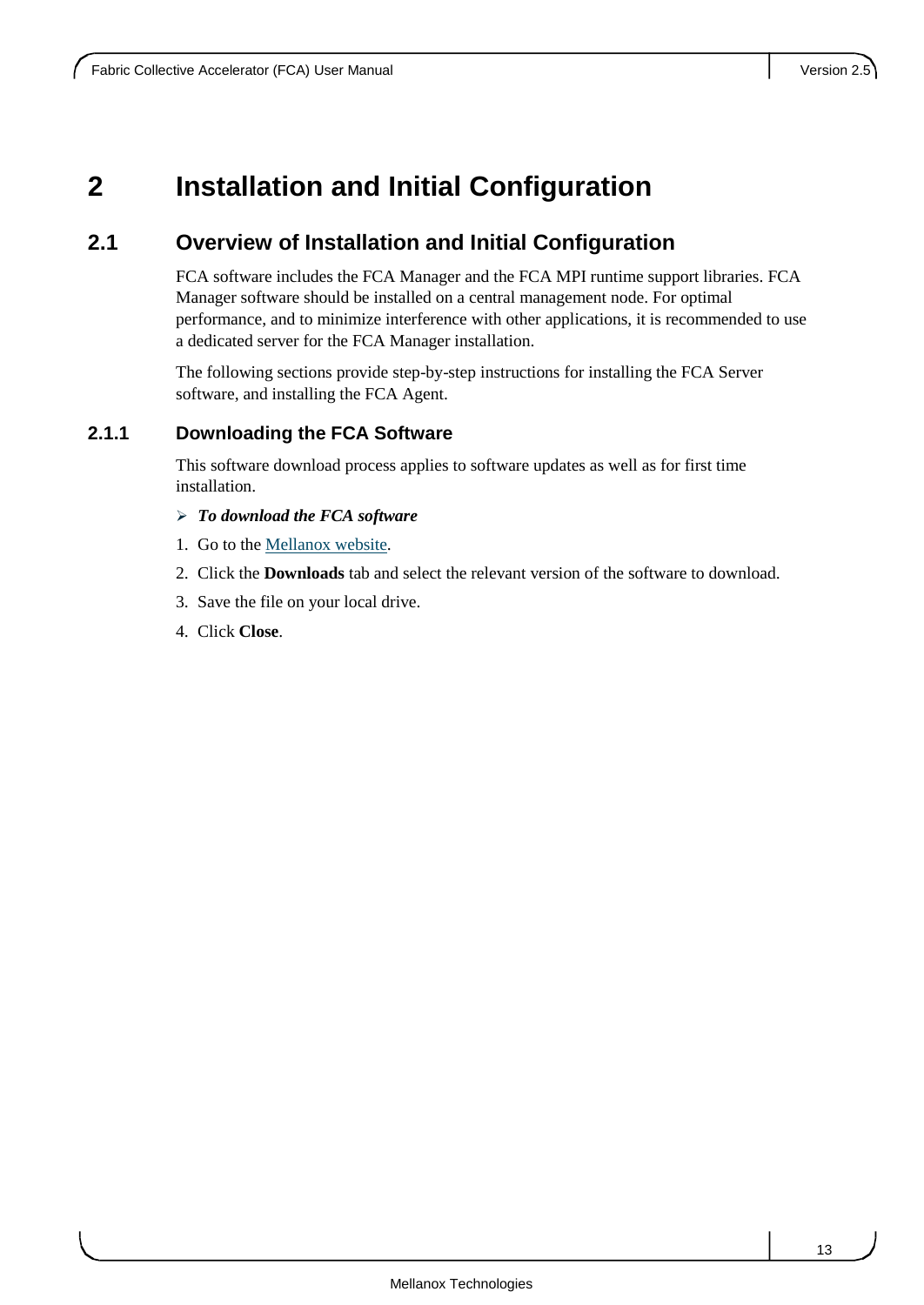## <span id="page-13-0"></span>**3 Installing FCA**

### <span id="page-13-1"></span>**3.1 Prerequisites**

Before you begin be certain that:

- 1. InfiniBand Subnet Management is installed and running on a dedicated node in the fabric.
- 2. Mellanox OFED 1.5.3-3.1.0 or later is installed.

To download the latest MLNX\_OFED version, go to:

[Mellanox OpenFabrics Enterprise Distribution for Linux \(MLNX\\_OFED\)](http://www.mellanox.com/content/pages.php?pg=firmware_download)

3. Mellanox ConnectX®-2 or ConnectX®-3 HCA with firmware version 2.9.1000 or later.

To download the latest ConnectX® HCA firmware version, go to:

[Firmware Downloads](http://www.mellanox.com/content/pages.php?pg=firmware_download)

The minimum system requirements for installing and running FCA are listed in the following table.



**NOTE:** Mellanox OFED 1.5.3-3.1.0 includes FCA 2.2 and OpenMPI which is compiled with FCA v2.2.

Both packages should be removed prior to installing FCA v2.5. To remove them, run:

```
# rpm -e fca
```
# rpm -e openmpi

<span id="page-13-2"></span>*Table 2: System Requirements*

| <b>Item</b>                                                          | <b>Requirement</b>                                                                                                                              |  |
|----------------------------------------------------------------------|-------------------------------------------------------------------------------------------------------------------------------------------------|--|
| <b>FCA 2.5</b>                                                       |                                                                                                                                                 |  |
| Supported switches                                                   | Mellanox IB QDR/FDR switches                                                                                                                    |  |
| Linux distributions $(<$ OS $>$ )                                    | <b>RHEL 6.2</b>                                                                                                                                 |  |
| Supported HCAs                                                       | Mellanox ConnectX $@$ -2 HCA with firmware version 2.9.1000 or<br>later<br>Mellanox ConnectX®-3 HCA with firmware version 2.10,0000 or<br>later |  |
| <b>Open Message Passing</b><br>Interface (MPI) Project               | Open MPI 1.6.3 or later.*                                                                                                                       |  |
| <b>Open Fabrics Enterprise</b><br>Distribution (OFED <sup>TM</sup> ) | $1.5.3 - 3.1.0$ or later                                                                                                                        |  |
| Root permission                                                      | The installer should have root permissions for post-installation<br>tasks.                                                                      |  |
| <b>InfiniBand Subnet</b><br>Management                               | All InfiniBand Subnet Management based software is supported in<br>FCA version 2.5.                                                             |  |

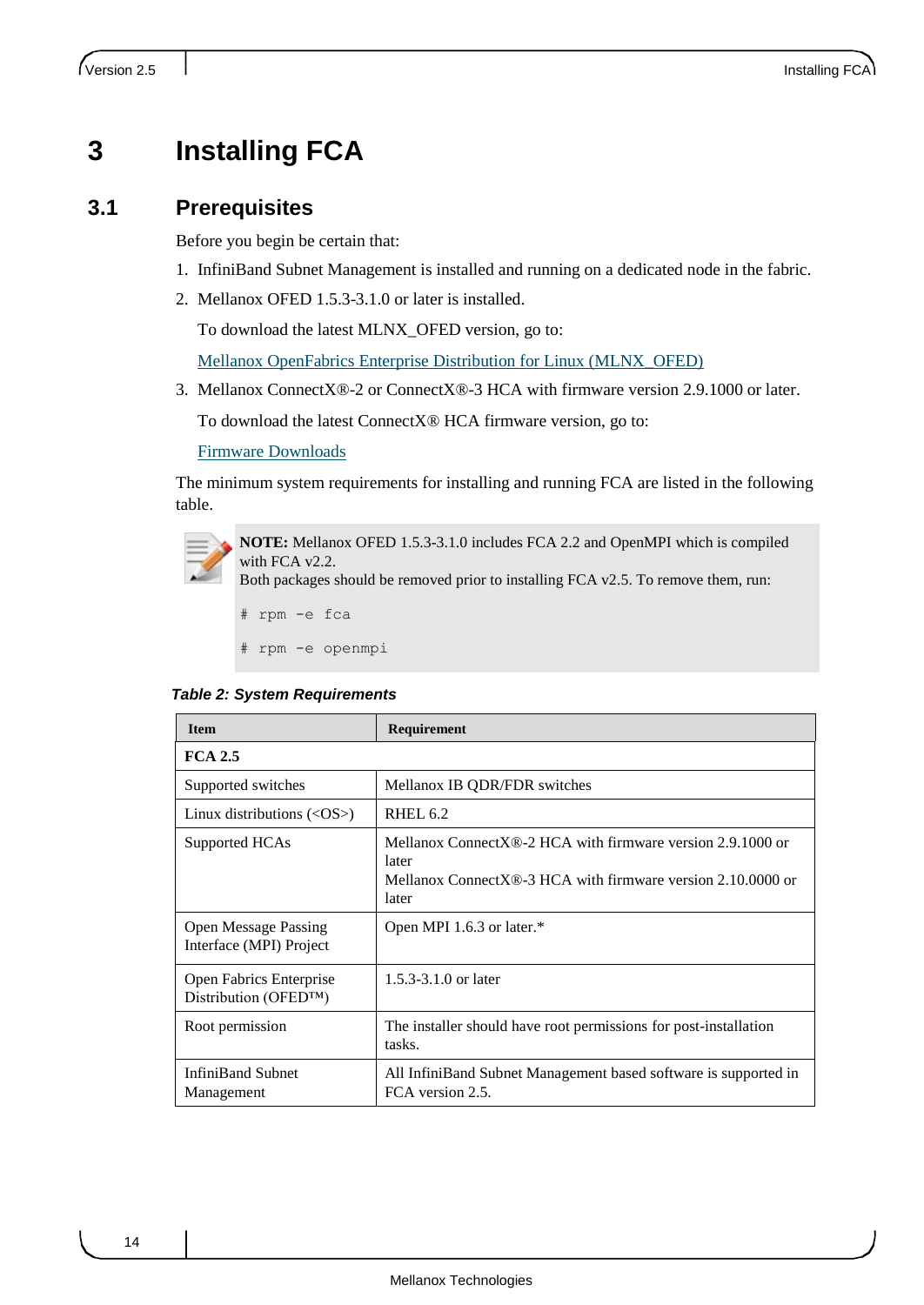### <span id="page-14-0"></span>**3.2 Installing the FCA Manager on a Dedicated Node**

FCA Manager must be installed on a dedicated machine, which is not a part of the cluster nodes, with only a single instance of the FCA Manager in operation per fabric.



**NOTE:** We recommend that the FCA Manager be installed on the same node as OpenSM.

There are two options for installing the FCA Manager when using MLNX\_OFED v1.5.3-3.1.0:

- [From an RPM](#page-14-1) (on page [15\)](#page-14-1) Select this option if you want to install the FCA Manager on the machine`s local disk and let the RPM package handle all post-install tasks
- [From Tarball](#page-14-2) (on page [15\)](#page-14-2) Select this option if you wish to install FCA Manager in any location (user`s home directory, NFS shared folder, etc.) There are number of post-install tasks that need to be applied as root on every cluster node after you install FCA from a tarball.

Select one of the installation options according to your site's installation policy.

#### <span id="page-14-1"></span>**3.2.1 Installing the FCA Manager from RPM**

- *To install the FCA Manager on all cluster nodes from an RPM (as root) when using MLNX\_OFED v1.5.3-3.1.0*
- 1. Enter the following command:

```
# rpm -e fca 
 rpm -e openmpi
# rpm -ihv fca-2.5.x86_64.rpm
```
2. Set the environment variable pointing to the installed location of FCA in the user login profile.

```
# export FCA_MGR_HOME=/opt/mellanox/fca
```
3. (Optional) Configure the FCA Manager to start automatically after boot.

# /etc/init.d/fca\_managerd install\_service

#### <span id="page-14-2"></span>**3.2.2 Installing the FCA Manager from Tarball**

- *To install the FCA Manager from Tarball in the shared NFS location when using MLNX\_OFED v1.5.3-3.1.0*
- 1. Enter the following commands:

```
# mkdir -p /usr/local/mellanox
 cd /usr/local/mellanox
# tar zxvf fca-2.5.xxxx.x86_64.tar.gz
```
2. Run the following post-install scrip on all hosts.

```
cd fca-2.5.xxxx.x86 64
#./scripts/udev-update.sh
```
3. Set the environment variable pointing to the extracted location of FCA in the user login profile.

```
# export FCA MGR HOME=/usr/local/mellanox/fca-2.5.xxxx.x86 64
```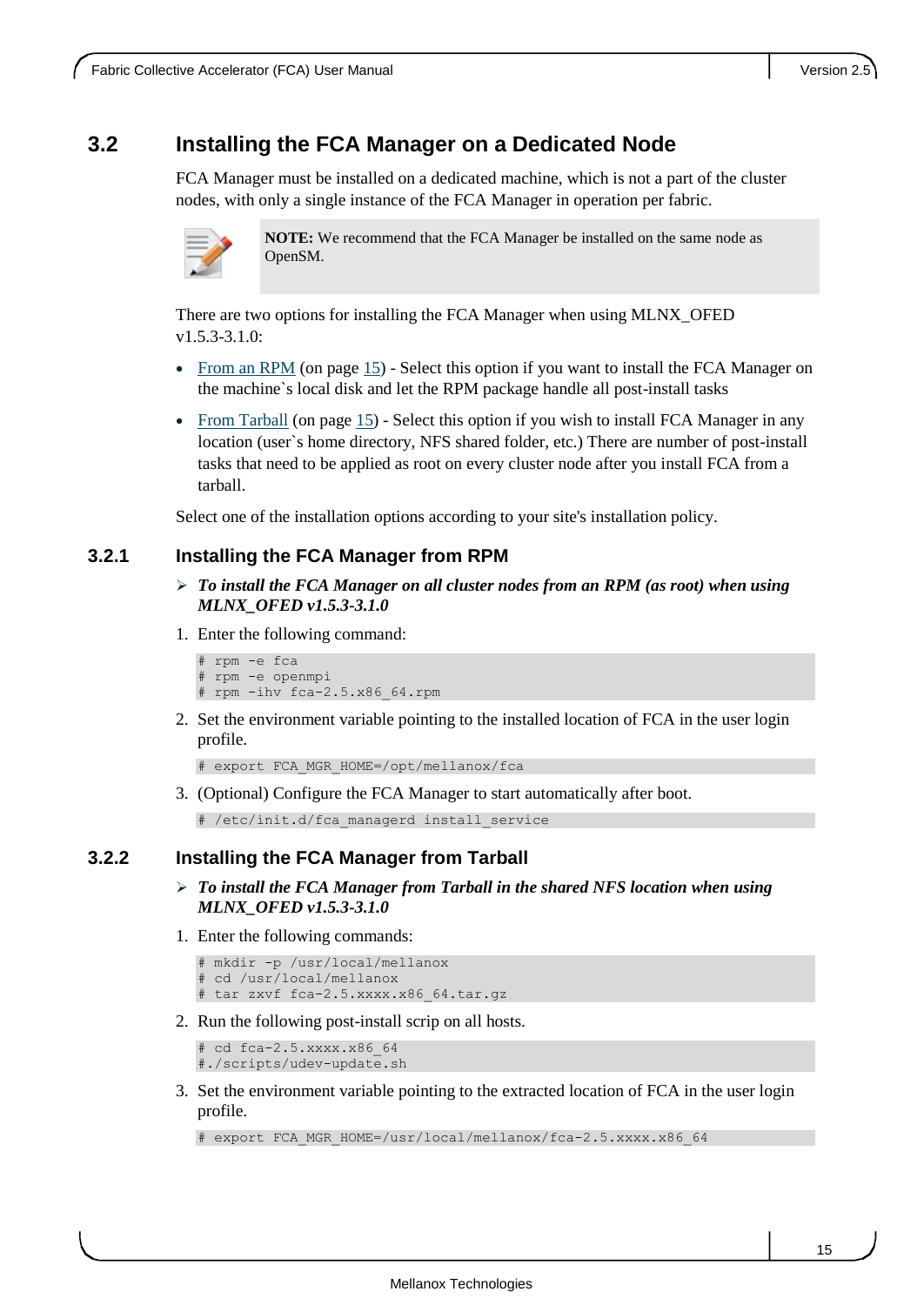#### <span id="page-15-0"></span>**3.2.3 Starting the FCA Manager**

- *To start the FCA Manager*
- Enter the following command # \$FCA\_MGR\_HOME/scripts/fca\_managerd start
- For RPM setup only enter: /etc/init.d/fca\_managerd start
- To configure FCA manager to start automatically after boot, run:

/etc/init.d/fca\_manager install\_service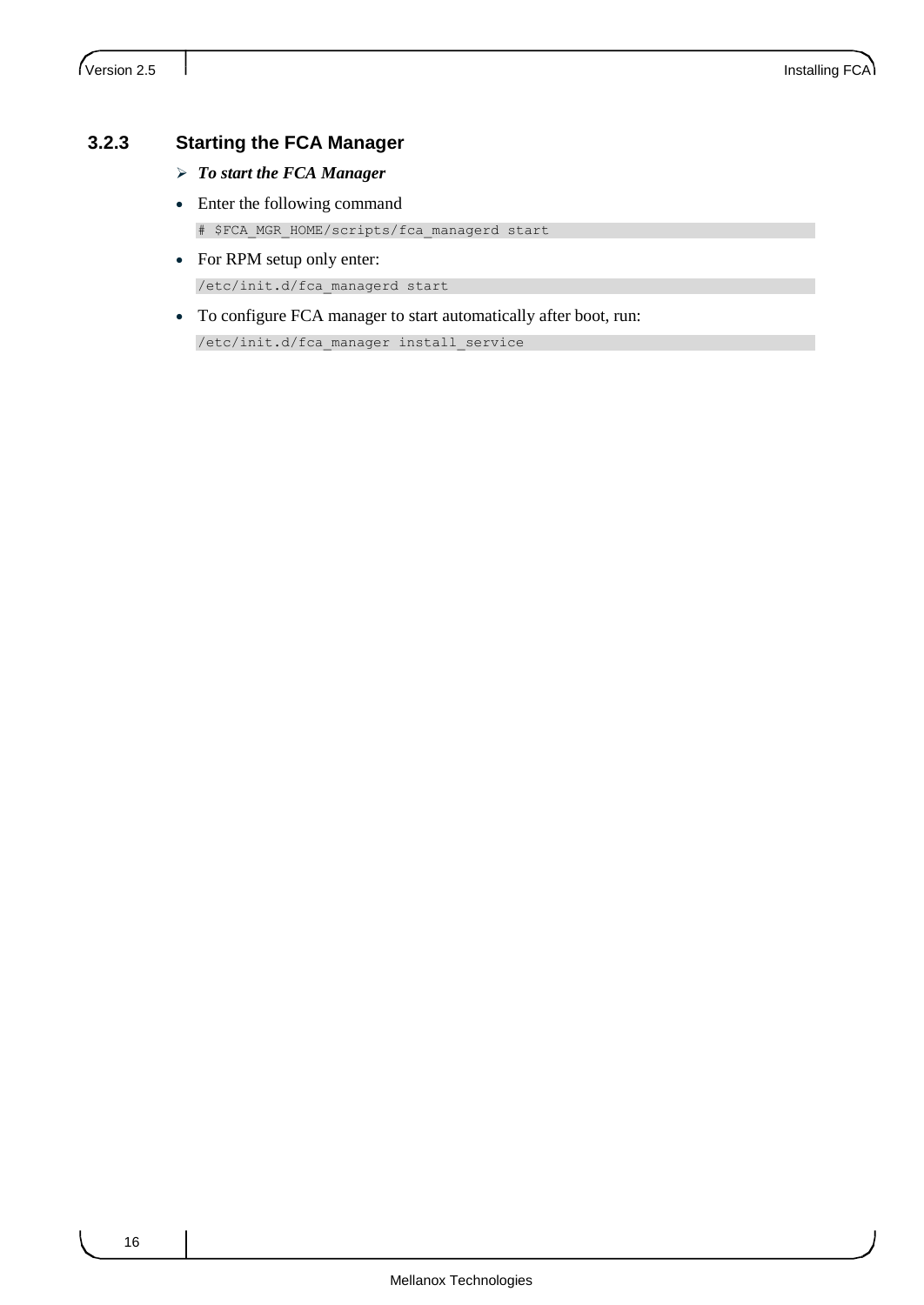## <span id="page-16-0"></span>**4 Installing FCA MPI Support Libraries**

You can install the FCA MPI support libraries from either an RPM or from Tarball, on all cluster nodes, or, to the shared NFS location using Tarball.

For further information, see [Installing the FCA Manager from RPM](#page-14-1) (on page [15\)](#page-14-1) and [Installing the FCA Manager from Tarball](#page-14-2) (on page [15\)](#page-14-2).

## <span id="page-16-1"></span>**4.1 Building OpenMPI 1.6.x with FCA Support**



**NOTE:** If you use OpenMPI 1.6.x or later, no patch is required. OpenMPI 1.6.x supports FCA natively.

#### *To build OpenMPI 1.6.x with FCA support*

1. Download OpenMPI 1.6.x from the OpenMPI site.

Enter the following commands:

```
$ mkdir -p $HOME/openmpi
$ cd $HOME/openmpi
$ wget
http://www.open-mpi.org/software/ompi/v1.6.x/downloads/openmpi-1.6.3.tar.
gz
$ tar zxvf openmpi-1.6.3.tar.gz
$ cd openmpi-1.6.3
```
2. Install OpenMPI 1.6.x with FCA support.

./autogen.sh && ./configure –with-fca

### <span id="page-16-2"></span>**4.2 Verifying the FCA Installation**

- *To verify that OpenMPI is working with the FCA installation*
- Enter the following command:

\$ \$MPI\_HOME/bin/ompi\_info --param coll fca|grep fca\_enable

The list of FCA parameters should be displayed as a command output.

### <span id="page-16-3"></span>**4.3 Running MPI Jobs with FCA**

Make sure that the FCA manager tarball is unpacked and available from all cluster nodes. Its opened location is referenced below as \$FCA\_HOME.

- 1. Use the following script examples with the information provided on how to run MPI jobs with FCA for different MPI vendors:
	- For OpenMPI MPI: \$FCA HOME/scripts/run-ompi-fca.sh
	- For Platforms MPI: \$FCA\_HOME/scripts/run-pmpi-fca.sh
	- For MVAPICH2: \$FCA\_HOME/scripts/run-mvapich2-fca.sh
- 2. Check the \$FCA\_HOME/etc/fca\_mpi\_spec.ini file for various FCA tuning options.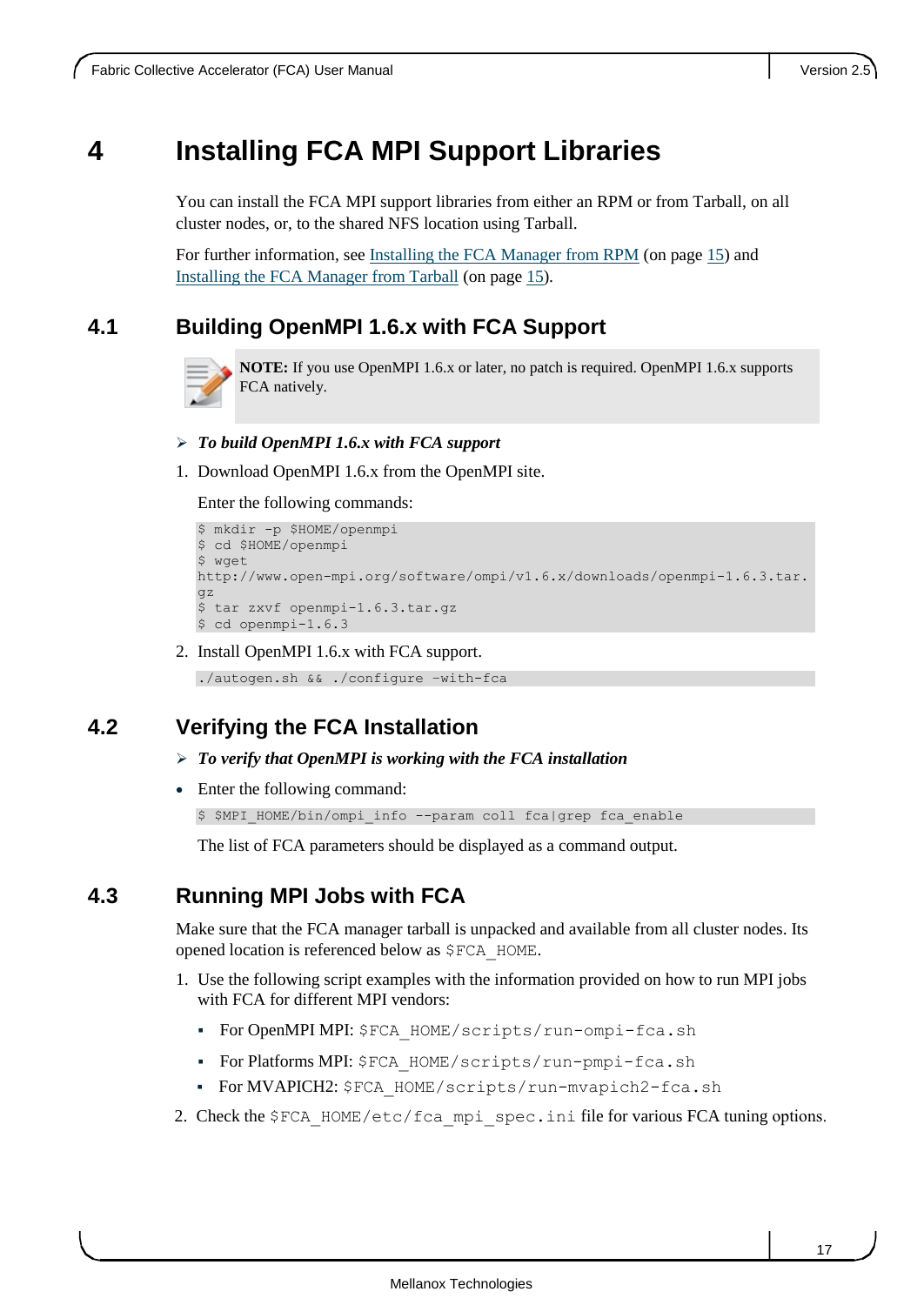## <span id="page-17-0"></span>**5 Configuring FCA**

### <span id="page-17-1"></span>**5.1 FCA Manager Configuration Parameters**

The fca\_manager\_spec.ini file is a configuration file containing FCA-related parameters which you can change or overwrite using the command line during runtime.

The FCA Manager process reads its configuration on startup from the *\$FCA\_MGR\_HOME/etc/fca\_manager\_spec.ini* file.

Depending on the method used to install FCA, the Mellanox-provided parameter file, *fca\_manager\_spec.ini*, will be located in the path described in the following table:

<span id="page-17-2"></span>*Table 3: Paths for FCA Manager INI File* 

| <b>Installation Method</b> | Path to fca_manager_spec.ini |
|----------------------------|------------------------------|
| From RPM                   | /opt/mellanox/fca/etc/       |
| From Tarball               | \$FCA HOME/etc/              |

The FCA Manager configuration file is in INI format and contains two sections: "fmm" and "ib".

To set parameter values in the *fca\_manager\_spec.ini* file, edit the file as necessary using the following format:

variable = value

#### **Example:**

```
[fmm]
debug_level = 5
log_file = fmm.log
```
#### <span id="page-17-3"></span>*Table 4: FCA Manager INI File Parameters*

| <b>Parameter</b> | <b>Description</b>                                                                                                                                                                                                  | <b>Values</b>                                                                 |  |  |
|------------------|---------------------------------------------------------------------------------------------------------------------------------------------------------------------------------------------------------------------|-------------------------------------------------------------------------------|--|--|
|                  | The following parameters may be changed in the INI file under the [fmm] section:                                                                                                                                    |                                                                               |  |  |
| debug_level      | Verbosity level of fca_manager for<br>debugging.<br>The debug levels are:<br>$0$ (fatal)<br>$1$ (error)<br>$2$ (warn)<br>$3$ (info)<br>$4$ (debug)<br>5-7 (detailed debug info)                                     | integer between 0-7<br>The default is 3.                                      |  |  |
| log_file         | FCA Manager log filename. The<br>logfile name can contain printf like<br>tokens, which are substituted during<br>log file creation:<br>%H - hostname where FCA<br>Manager is running<br>%D - current date in format | string representing log file name<br>The default is:<br>$fmm_{\&}H_{\&}D.log$ |  |  |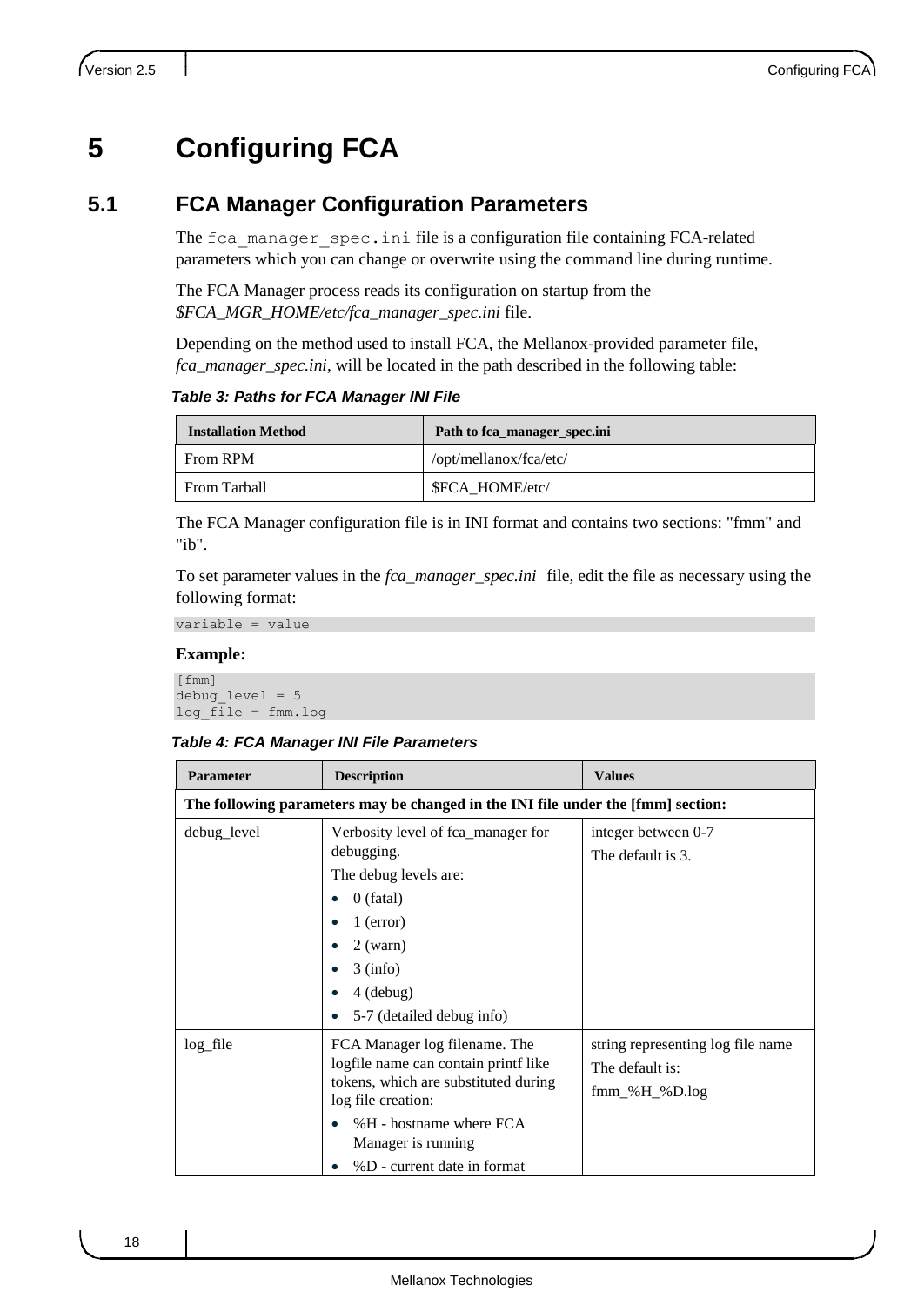| Parameter          | <b>Description</b>                                                          | <b>Values</b>                                |  |
|--------------------|-----------------------------------------------------------------------------|----------------------------------------------|--|
|                    | <b>DDMMYYYY</b>                                                             |                                              |  |
|                    | %T - current thread ID.                                                     |                                              |  |
| log_file_max_size  | This is a critical size in MB of the                                        | any positive valid number                    |  |
|                    | log_ file to which the file will be<br>rolled. If set to zero - rolling is  | The default is 10.                           |  |
|                    | disabled and file size is unlimited.                                        |                                              |  |
| log_file_max_backu | Denotes the number of backup files to                                       | integer                                      |  |
| p_files            | be created. Effective only when                                             | The default is 20.                           |  |
|                    | log_file_max_size parameter has<br>value greater than zero.                 |                                              |  |
| enable_stdout      | Determines whether the log should                                           | character                                    |  |
|                    | also be written to the standard output.                                     | The default is enable.                       |  |
|                    | Valid values:                                                               |                                              |  |
|                    | y or $1 =$ enable<br>$\bullet$<br>$n \text{ or } 0 = \text{disable}$        |                                              |  |
|                    |                                                                             |                                              |  |
|                    | The following parameters may be changed in the INI file under section [ib]: |                                              |  |
| dev name           | If set, the specified IB device will be<br>used for communication.          | string representing active IB<br>device name |  |
|                    | The name as appears in<br>/sys/class/infiniband/ directory.                 | The default is set.                          |  |
|                    | If not set, the first device with<br>ACTIVE port is used.                   |                                              |  |
| port_num           | If set, the selected port number is used                                    | positive integer                             |  |
|                    | on the matching device.                                                     | The default is unset (use                    |  |
|                    | If not set or zero, the first active port                                   | auto-discover).                              |  |
|                    | is used.                                                                    |                                              |  |
| service_level      | Quality of Service (QoS) is offered in<br>IB as a means to offer some       | integer                                      |  |
|                    | guarantees/minimum requirements for                                         | The default is 0.                            |  |
|                    | certain applications on the fabric.                                         |                                              |  |
|                    | SL2VL mapping should be configured<br>in OpenSM.                            |                                              |  |
|                    | Valid values: 0-15                                                          |                                              |  |
|                    | Note that OpenSM works by default<br>with QoS values of 0-7.                |                                              |  |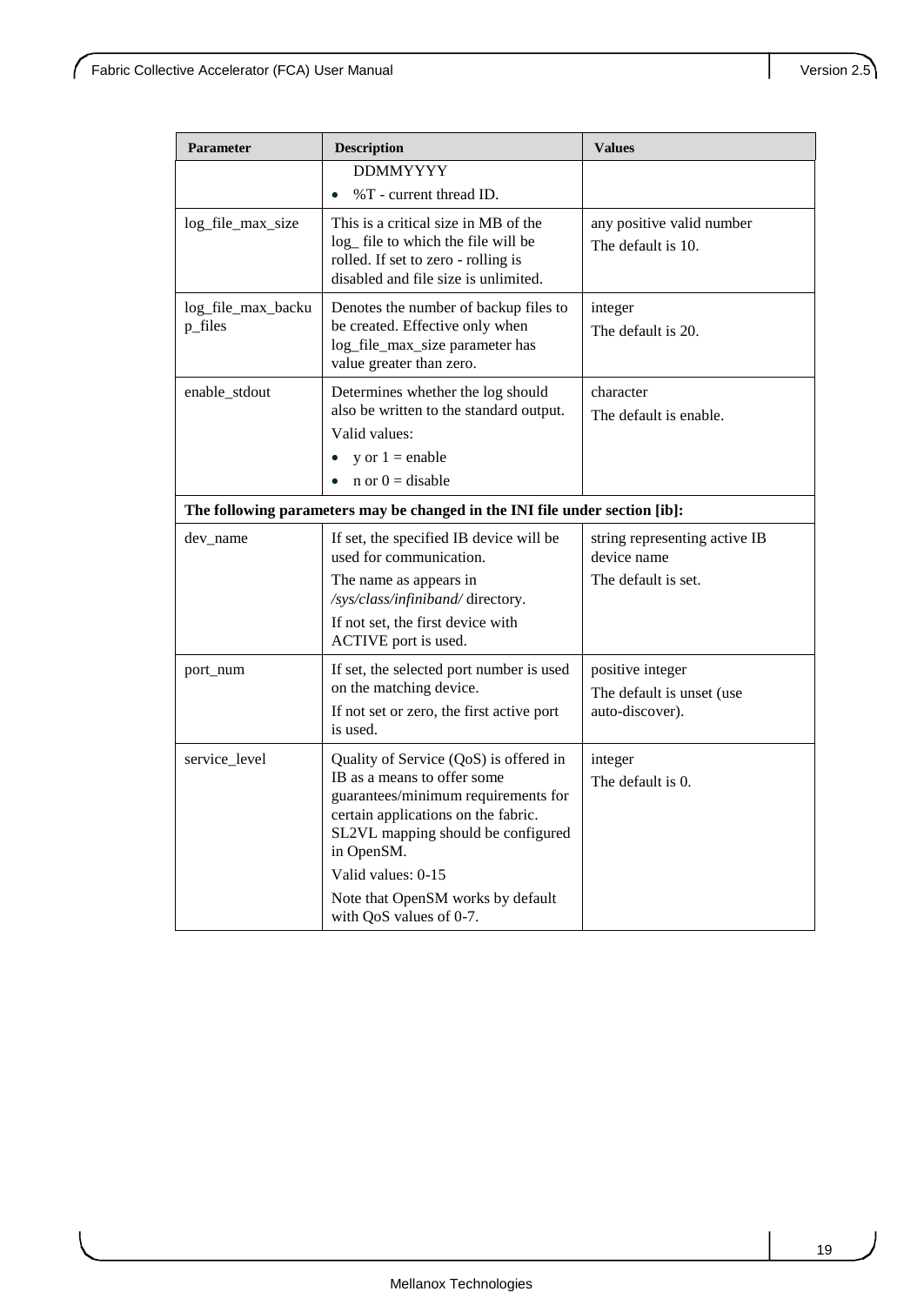## <span id="page-19-0"></span>**6 FCA MPI Runtime Library Configuration Parameters**

### <span id="page-19-1"></span>**6.1 Specifying FCA Parameters as "mpirun" Command Line Arguments**

The FCA runtime library is used by MPI to offload collective operations into IB switches. You can supply configuration parameters to the FCA runtime library. The configuration parameters may be passed to the FCA library by either loading the parameters from a configuration INI file, or entering the parameters in a command line to the MPI job, or setting them from the shell environment.

- The default configuration file for the FCA MPI runtime parameter is located at \$FCA\_HOME/etc/fca\_mpi\_spec.ini*.*
- $\bullet$  The FCA parameters can be entered as command line parameters as part of the mpirun command.
- *To pass FCA parameter from shell environment:*
- Enter the following command;

export fca <ini section name> <ini section param name>=value

#### **Example:**

export fca mpi debug level=5

or provide the parameter to OpenMPI as command line argument:

mpirun -x fca mpi debug level=5 <... other mpirun parameters  $\ldots$ >

### <span id="page-19-2"></span>**6.2 Specifying FCA Parameters in the INI File**

At runtime, use mpirun's '-x' command switch to *overwrite* FCA parameters set in the fca mpi spec.ini file.

Set the FCA parameters in an MPI job at runtime with the following syntax:

```
$MPI HOME/bin/mpirun -np 32 -machinefile hostfile -mca
coll oma fca library path $FCA HOME/lib/libfca.so -mca btl sm,self,openib -x
<param>=value <other mpi options> mpi_hello_world
```
where:

- **\$MPI\_HOME** represents the path to the MPI installation directory.
- **\$FCA\_HOME** represents the path to the FCA software directory.

**NOTE:** The -x command switch is used as follows: -x <param>=<value>

Example: -x fca mpi collect stats=y

<span id="page-19-3"></span>*Table 5: FCA Parameters in Open MPI at Run Time*

| <b>INI File Parameter</b>                                                    | <b>Description</b> | <b>Values</b> |  |
|------------------------------------------------------------------------------|--------------------|---------------|--|
| The following parameters may be changed in the INI file under section [mpi]. |                    |               |  |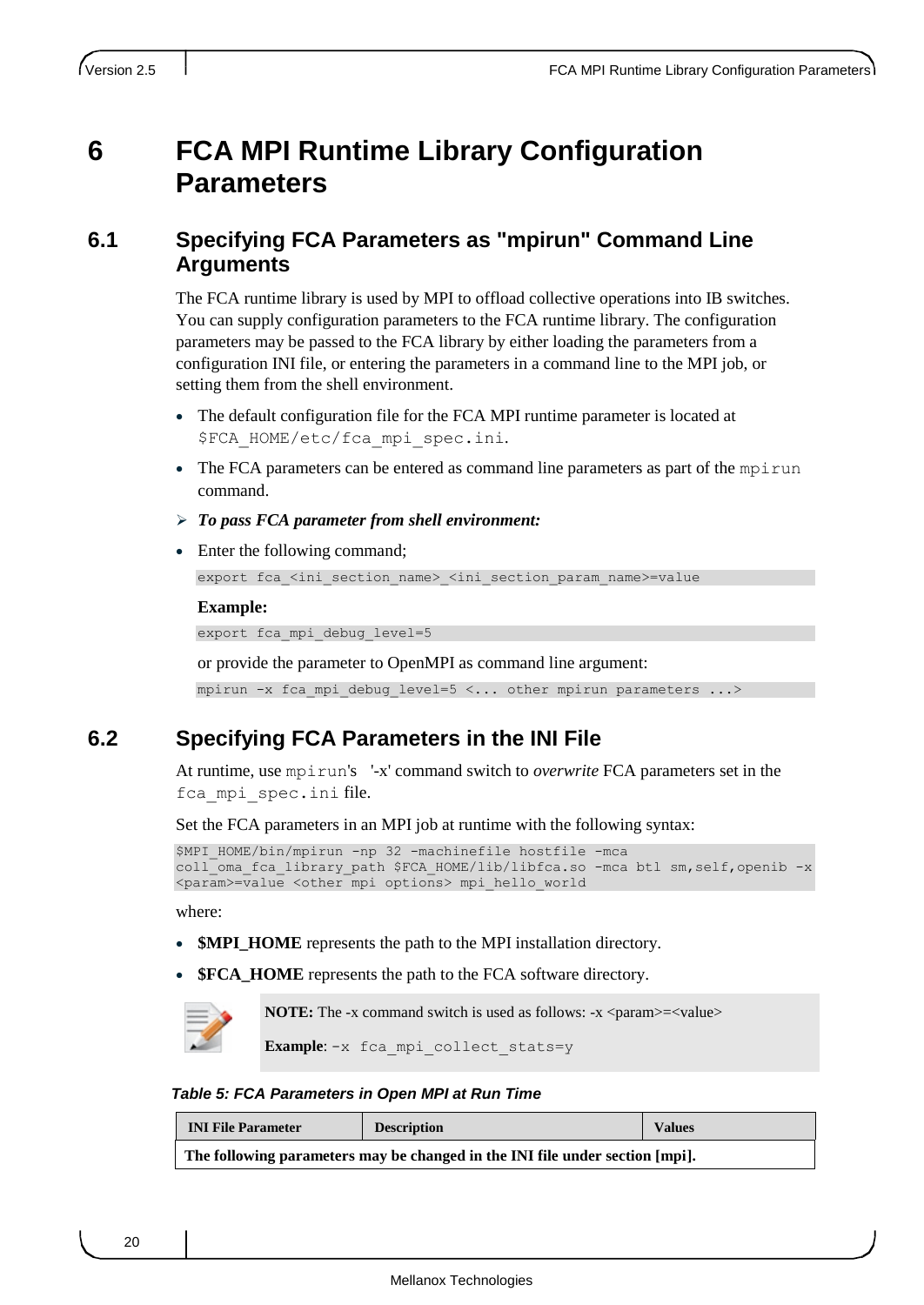| <b>INI File Parameter</b>                                                   | <b>Description</b>                                                                                                                                          | <b>Values</b>                                              |
|-----------------------------------------------------------------------------|-------------------------------------------------------------------------------------------------------------------------------------------------------------|------------------------------------------------------------|
| fca_mpi_debug_level                                                         | Verbosity level for MPI FCA debugging.                                                                                                                      | integer between 0-7                                        |
|                                                                             | The debug levels are:                                                                                                                                       | The default is 2.                                          |
|                                                                             | $0$ (fatal)                                                                                                                                                 |                                                            |
|                                                                             | $1$ (error)                                                                                                                                                 |                                                            |
|                                                                             | $2$ (warn)                                                                                                                                                  |                                                            |
|                                                                             | $3$ (info)                                                                                                                                                  |                                                            |
|                                                                             | 4 (debug)                                                                                                                                                   |                                                            |
|                                                                             | 5-7 (detailed debug info)                                                                                                                                   |                                                            |
| fca_mpi_log_file                                                            | FCA log filename. The logfile name can<br>contain printf like tokens, which are<br>substituted during log file creation:                                    | String representing log<br>file name or empty for<br>none. |
|                                                                             | %H - hostname of the process                                                                                                                                | The default is none.                                       |
|                                                                             | %u - current time in ms.                                                                                                                                    |                                                            |
|                                                                             | %T - current thread ID                                                                                                                                      |                                                            |
|                                                                             | $%s - time in sec.$                                                                                                                                         |                                                            |
|                                                                             | %t - time in ticks.                                                                                                                                         |                                                            |
| fca_mpi_enable_stdout                                                       | Determines whether the FCA log should                                                                                                                       | character                                                  |
|                                                                             | also be written to the standard output.                                                                                                                     | The default is y.                                          |
|                                                                             | Valid values:                                                                                                                                               |                                                            |
|                                                                             | < y   n                                                                                                                                                     |                                                            |
| fca_mpi_fp_sum_fixedpoi<br>nt                                               | Use fixed-point math when performing<br>floating point summation, to keep a<br>consistent result regardless of the order of<br>operations.<br>Valid values: | character<br>The default is n.                             |
|                                                                             | < y   n                                                                                                                                                     |                                                            |
| fca_mpi_collect_stat                                                        | Collect MPI application performance<br>statistics.<br>Valid values:<br>< y   n >                                                                            | character<br>The default is n.                             |
|                                                                             |                                                                                                                                                             |                                                            |
| fca_mpi_stats_max_ops                                                       | Max number of different MPI collective<br>operations for which to collect statistics<br>This option is effective when<br>"collect_stat = $y$ ".             | positive integer<br>The default is 1000.                   |
| fca_mpi_stats_file_name                                                     | File name in which to keep collected                                                                                                                        | string                                                     |
|                                                                             | statistics (collect_stats must be enabled                                                                                                                   | The default is:                                            |
|                                                                             | for this parameter to take effect).                                                                                                                         | fca stats.xml                                              |
| The following parameters may be changed in the INI file under section [ib]. |                                                                                                                                                             |                                                            |
| fca_ib_dev_name                                                             | If set, the specified IB device will be used<br>for communication.                                                                                          | string representing<br>active IB device name               |
|                                                                             | The name as appears in<br>/sys/class/infiniband/ directory.                                                                                                 | [default] Leave empty or<br>commented, then                |
|                                                                             | If not set, the first device with an<br>ACTIVE port is used.                                                                                                | auto-discovery will be<br>used.                            |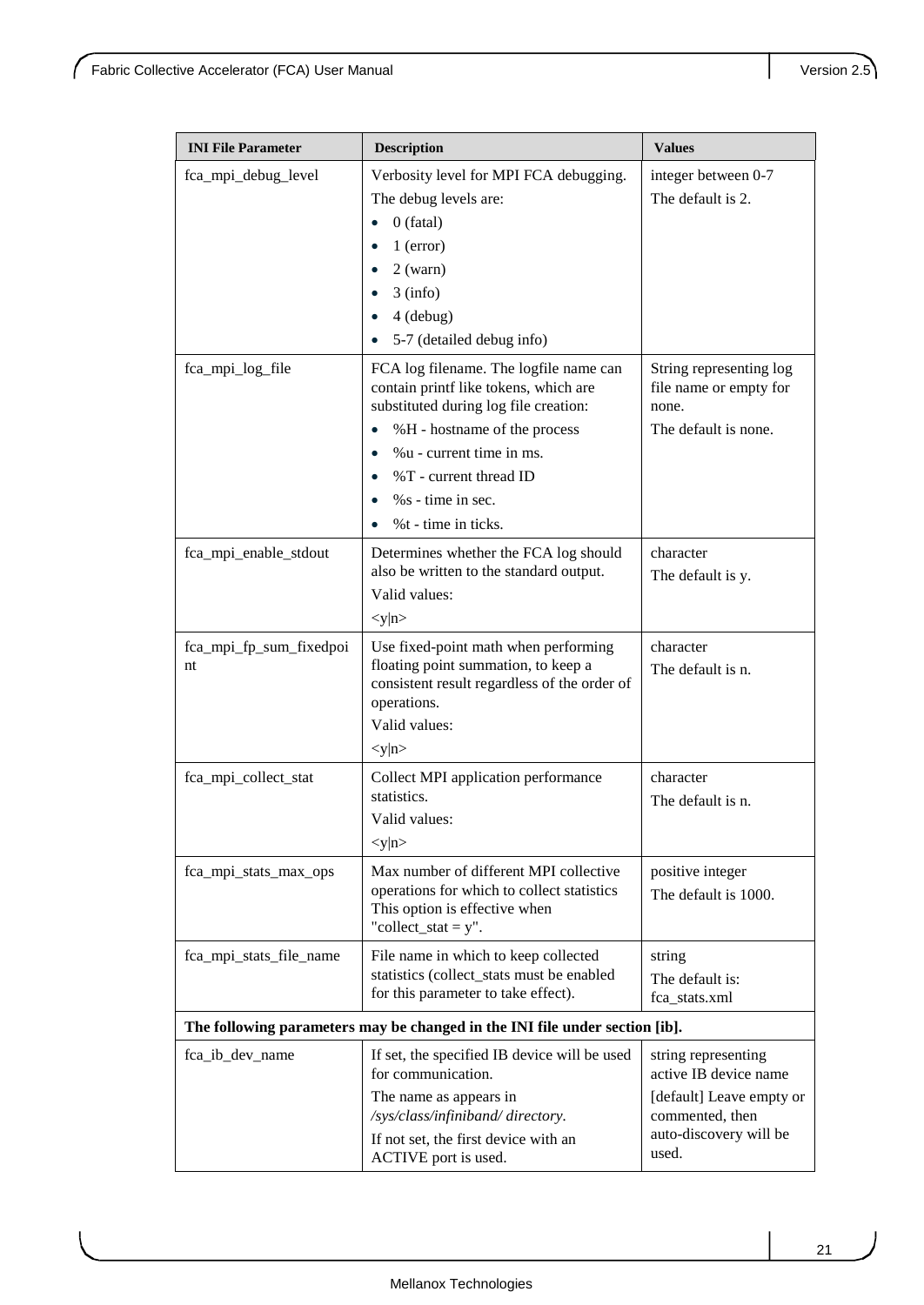| <b>INI File Parameter</b> | <b>Description</b>                                                                                                  | <b>Values</b>                                                    |
|---------------------------|---------------------------------------------------------------------------------------------------------------------|------------------------------------------------------------------|
| fca_ib_port_num           | If set, the selected port number is used on<br>the matching device.<br>If not set or zero, the first active port is | positive integer<br>The default is: unset<br>(use auto-discover) |
|                           | used.                                                                                                               |                                                                  |

#### **Example**:

/opt/openmpi/1.6.3/bin/mpirun -np 32 -machinefile hostfile -mca btl sm, self, openib -x fca mpi debug level=4 mpi hello world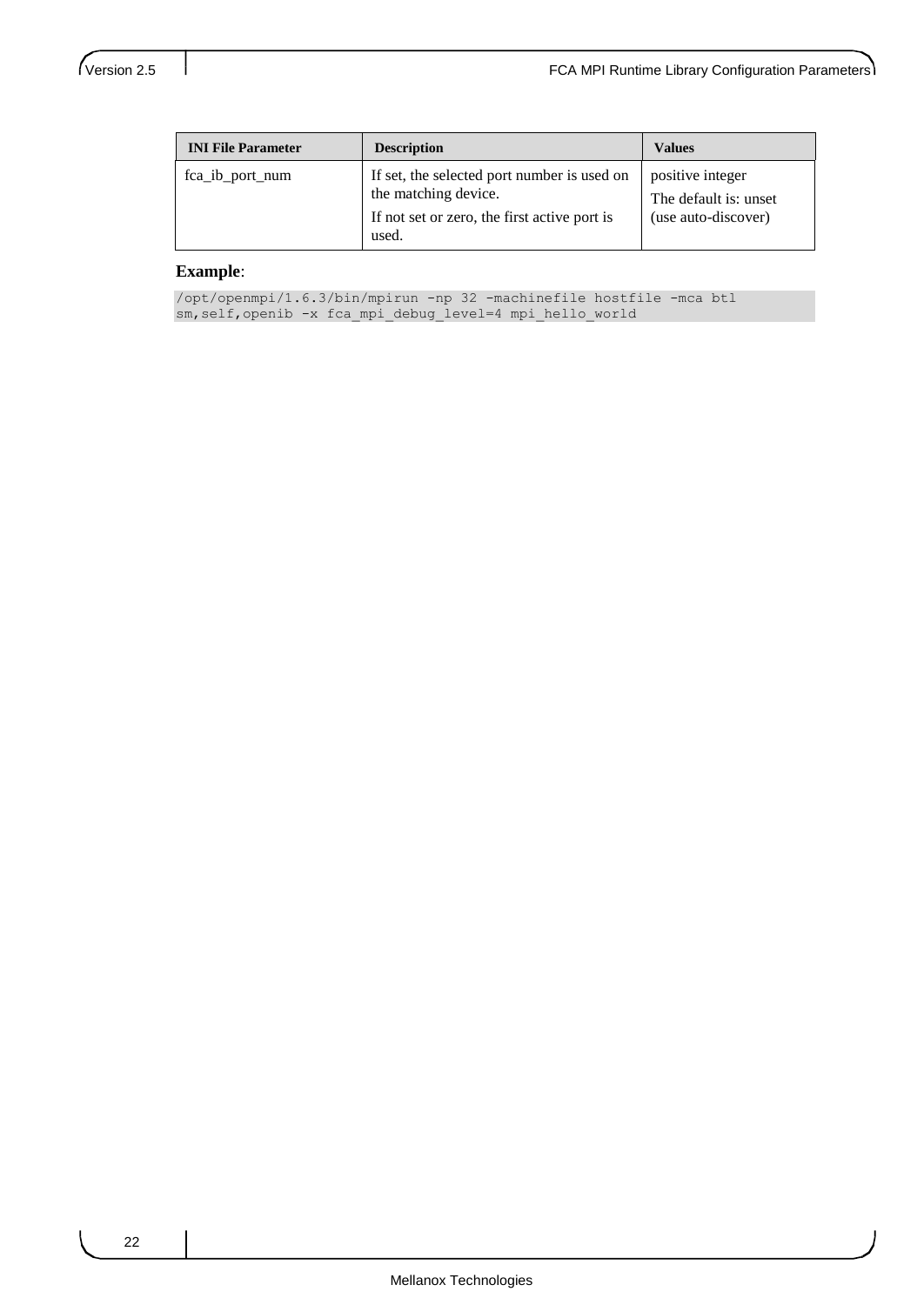## <span id="page-22-0"></span>**7 Configuring Rules for Offloading**

The FCA system is provided with user-defined rules to select the most suitable offloading method for MPI communication. The used-defined rules consider the following MPI Communicator parameters:

- message size range (in bytes)
- communicator size (in ranks)
- offloading method (CD CoreDirect, UD, MPI native)
- Operation (for Reduce/AllReduce)
- Data type (for Reduce/AllReduce)

#### <span id="page-22-1"></span>**7.1 Enabling Dynamic Rules Mechanism**

- *To enable dynamic rules mechanism:*
- Enter the following command in the fca\_mpi\_spec.ini file section called "rules"; enable =  $\langle 0|1 \rangle$

**Example:**

enable  $= 1$ 

### <span id="page-22-2"></span>**7.2 Configuring a Specific Rule**

User-defined offloading rules are added and enumerated in the  $fca$  mpi spec.ini file. Every user-defined rule is represented by a new INI file section, named in the following format:

[rule-<coll\_name>-<SN>]

- coll name can be one of the following values:
	- reduce
	- allreduce
	- bcast
	- **barrier**
	- allgather
	- allgatherv
- SN is a rule serial number for given coll name

The default value for min/max params is -1, "no limit".

Valid offload types are:

- ud use FCA in UD mode
- cd (default) use FCA in COREDirect mode
- none do not use FCA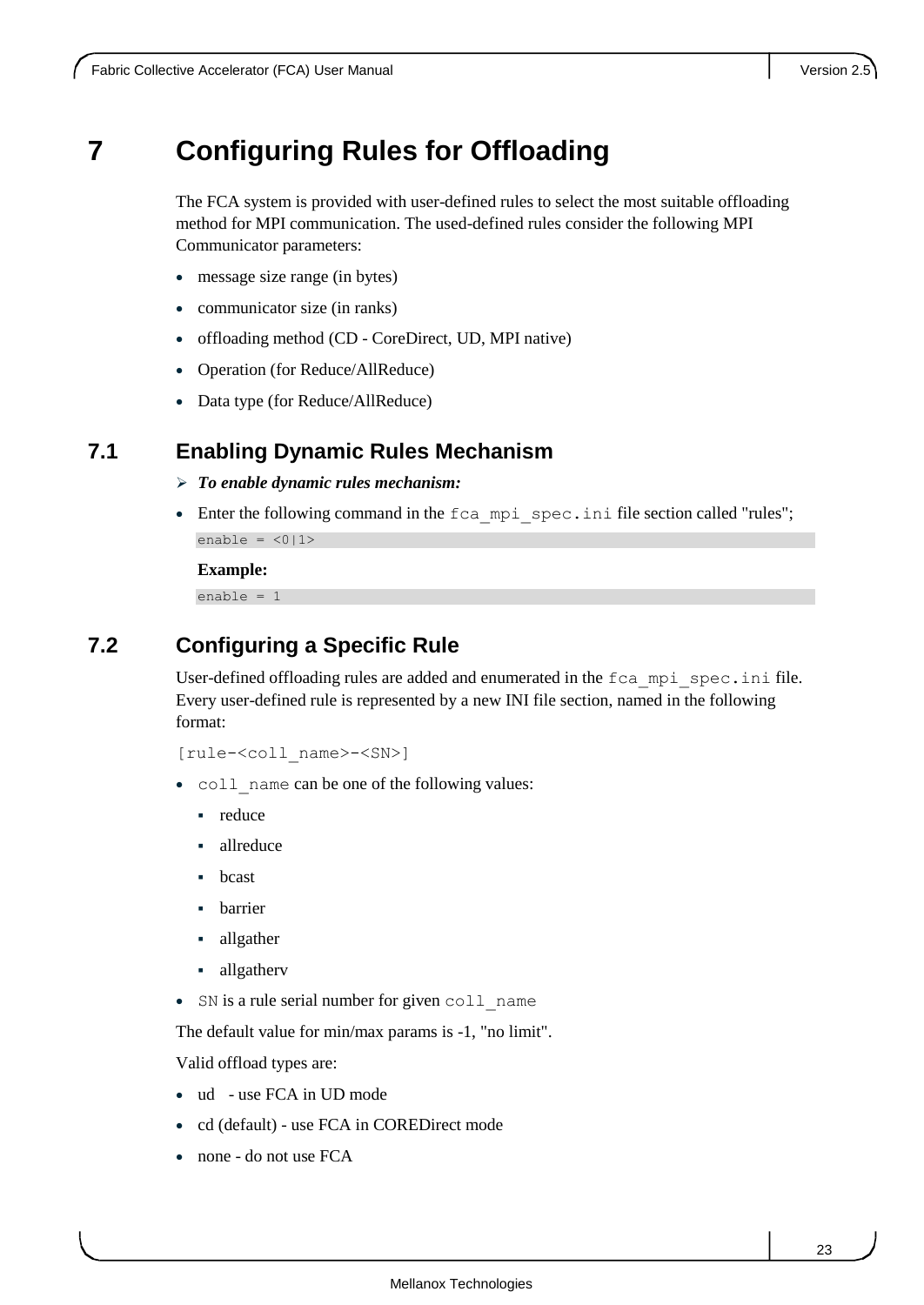Rules are applied by the first match. If none of the rules match, the default is to use FCA with COREDirect mode.

| <b>Parameter</b>                            | <b>Description</b>               | <b>Default</b>                     |
|---------------------------------------------|----------------------------------|------------------------------------|
| $msg\_size\_min = $                         | Minimum message size.            | $-1$ - No limit                    |
| $\text{msg\_size\_max} = \text{}$           | Maximum message size.            | $-1$ - No limit                    |
| $comm\_size\_min = $                        | Minimum communicator size.       | $-1$ - No limit                    |
| comm size max = $\langle$ int>              | Maximum communicator size.       | $-1$ - No limit                    |
| offload type $=$ $\langle$ string $\rangle$ | FCA offload type.                | cd (COREDirect<br>mode)            |
| data type $=$ $\langle$ string $\rangle$    | Data type given as a parameter.  | Applicable for<br>reduce/allreduce |
| reduce $op = \langle string \rangle$        | Reduce operation type requested. | Applicable for<br>reduce/allreduce |

#### **Examples of reduce rules**

```
 [rules]
   enable = 1
    [rule-reduce-1]
   msg_size_min = 256
msg size max = 1024
 comm_size_min = 30
 comm_size_max = 35
 offload_type = ud
data type = MPI CHAR
reduce op = MPI LXOR
    [rule-reduce-2]
  msg\_size\_min = 1msg\_size\_max = 2024
   comm size min = 1comm size max = 10
 offload_type = none
```